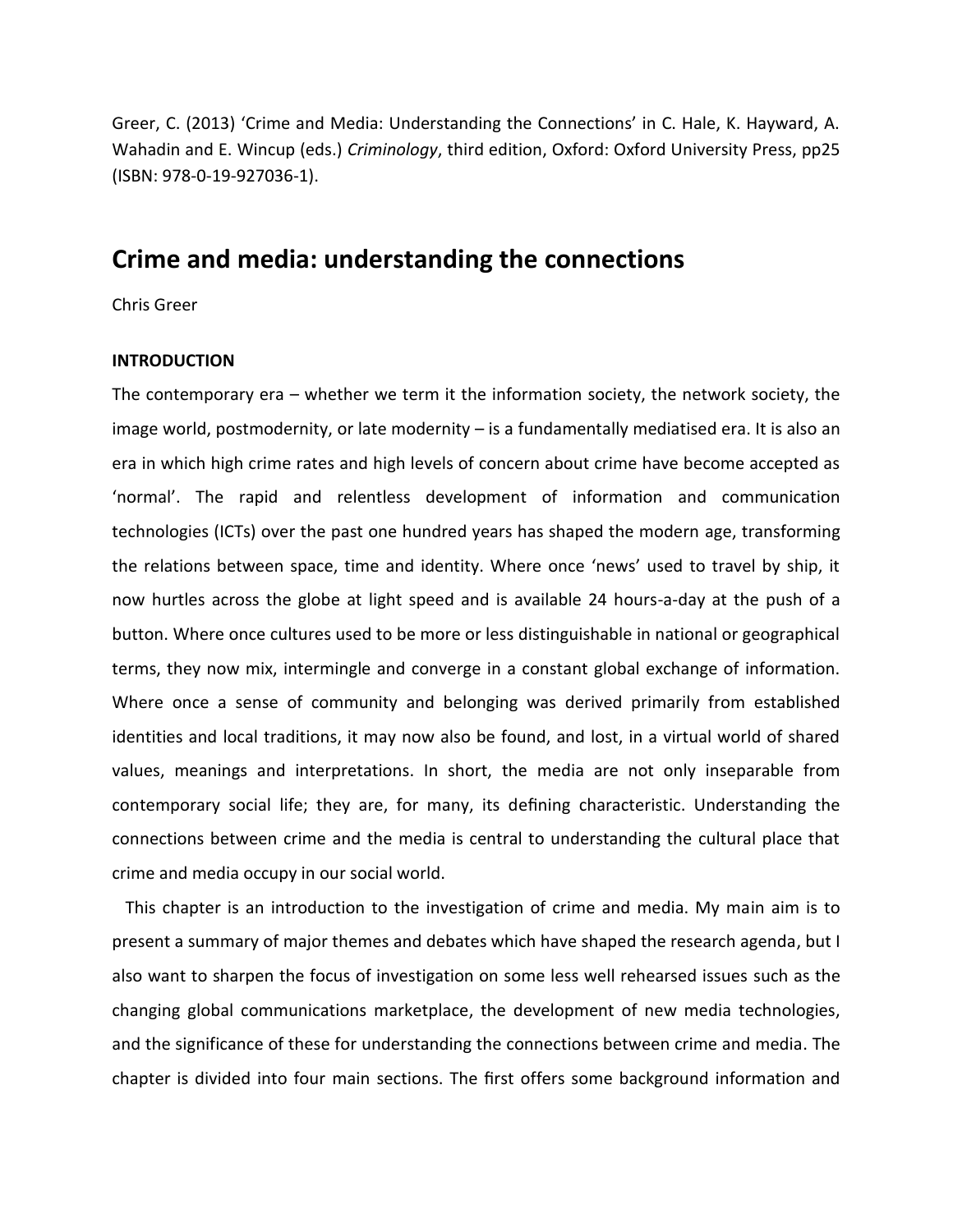addresses the crucial question of why exploring media images of crime and control is important. The second section considers how scholars have researched crime and media, and presents an overview of the main findings. The third section discusses critically the dominant theoretical and conceptual tools which have been used to understand and explain media representations of crime. The final section considers the evidence for the influence of media representations, both on criminal behaviour and fear of crime. Finally, I will suggest some areas for future research.

## **BACKGROUND**

Though sections of the popular press may suggest otherwise, most of us have little first-hand experience of serious criminal victimization. Our understanding of the crime problem—how much crime is out there, what types of crime are most prevalent, who is most at risk, what are the best responses—derives mostly from sources other than personal experience. Paramount among these are the media. The media, then, are key producers and purveyors of 'knowledge' about crime, disorder and control. For this reason alone, media representations are worthy of in-depth investigation.

But precisely what kinds of knowledge do these representations generate, and to what effect? Below are some of the key questions which have perplexed students of crime and media:

- Is it possible to discern a coherent picture of 'the crime problem' from the media and, if so, does this picture bear any resemblance to what we may claim, however tentatively, to know of the 'reality' of crime and and criminal justice?
- Do the media merely reflect, objectively and impartially, what happens in the world, or are they active agents in socially constructing 'mediated realities' in which certain values, interests and beliefs are promoted, while others are downplayed, or even actively suppressed?
- Do the media reproduce and reinforce prejudice and the stereotyping of marginalized groups, or actively challenge it?
- Do the media undermine or fortify the existing structures of power and authority?
- Does violence in the media make us more aggressive, more fearful, or both?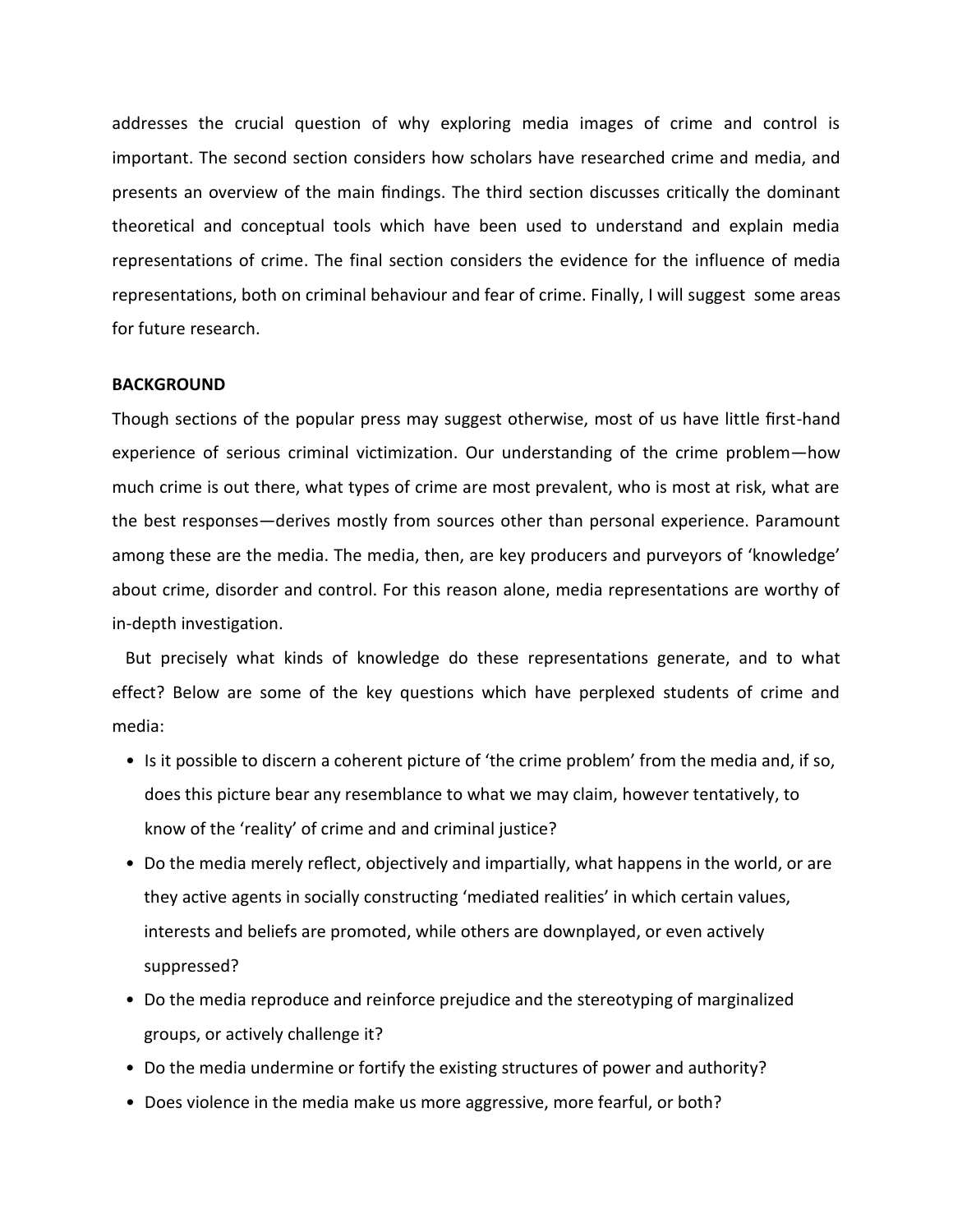Concern about the pernicious influence of the media is perennial, and academic research exploring media representations of crime dates back to the early 1900s (Pearson, 1983). Yet despite literally thousands of studies, these key questions have generated few conclusive answers. The media *are* a multiplicity of institutions, organisations, processes and practices which are hugely diverse in composition, scope and purpose. Today there are more media forms (television, newspapers, magazines, radio, the Internet) and greater levels of diversity within each individual form (satellite, cable and digital television) than ever before. Understanding media, therefore, requires a critical and reflexive appreciation both of the diversity of forms and formats involved and of the complexity with which images, texts, messages and signs are produced, transmitted and consumed.

One of the key points to grasp—and one of the issues I want to communicate most forcefully—is that we do not all use, interpret, and respond to media representations in the same way. Images of violent crime, for example, may repel some and attract others, disturb some and excite others, frighten some and anger others. Readers are encouraged to look beyond the instinctive desire to tackle complex dilemmas with simplified accounts and generalizations. The relationship between media images and the world around us is so fascinating precisely because it is complex and hard to pin down.

## **Researching crime and media**

Research on crime and media covers three principal areas of interest: content; production; and consumption and influence. Each area has its own particular research methods and approaches (Greer, 2010). Media content analysis can be split between studies which are primarily either quantitative or qualitative. Quantitative analyses are concerned first and foremost with measuring the *amount* of crime, violence or control in the media—for example, the number of crime stories reported in a newspaper, or the number of violent incidents appearing in a television programme. The 'media picture' of crime is then usually compared with the 'real world' picture, normally derived from official criminal statistics. Quantitative approaches traditionally have predominated in research on media content. Qualitative content analyses, by contrast, are concerned primarily with investigating the *nature* of media representations of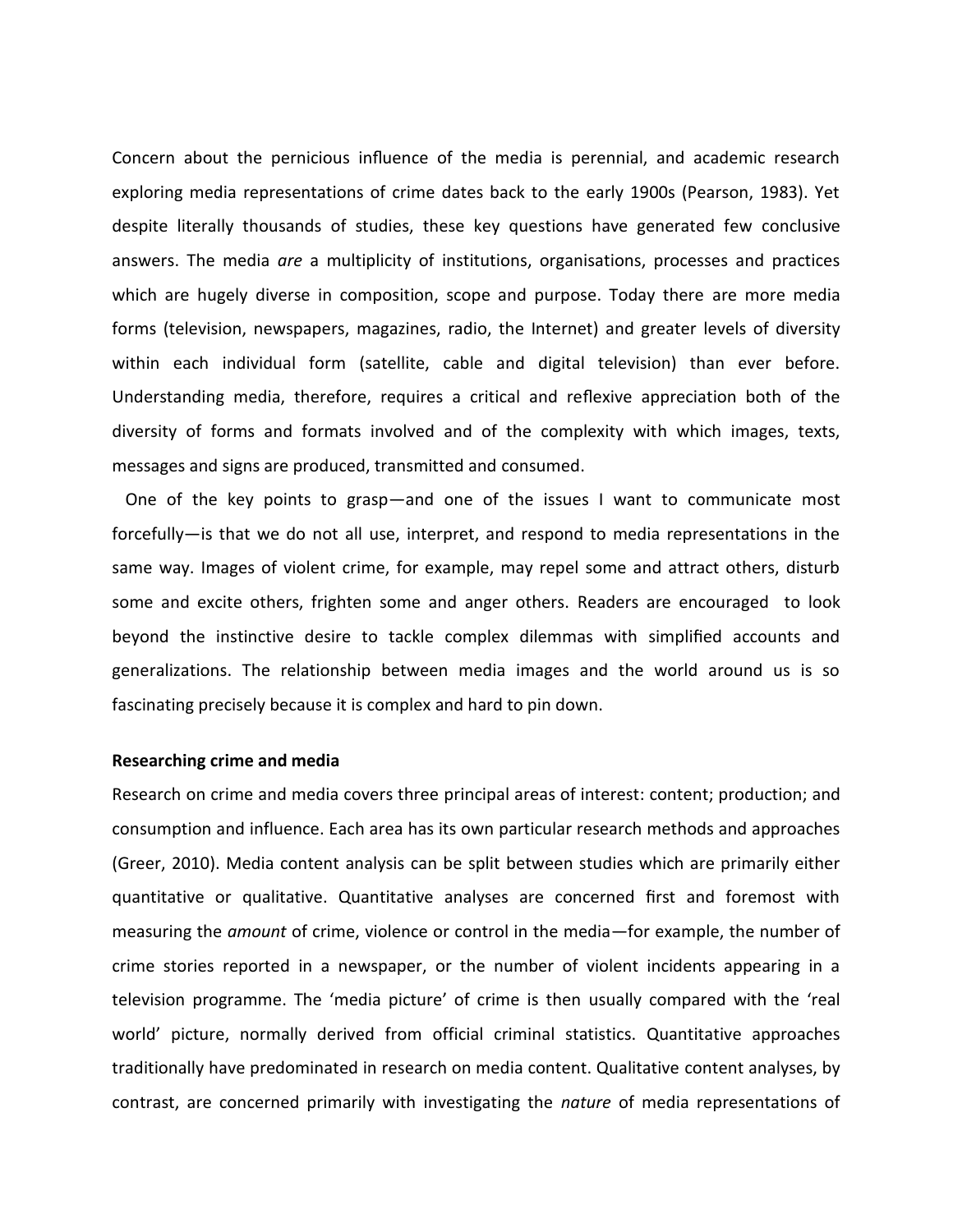crime, violence and control. Though they may incorporate some quantitative component, qualitative research is more interested in untangling the complex processes through which media images are produced, exchanged and interpreted—for example, by exploring the use of language, the forces and constraints that shape media production, or the wider influence of the economic, political, moral and cultural environment. Both quantitative and qualitative analyses may be equally concerned with media influence.

Each approach has its strengths and weaknesses, but some of the limitations of purely quantitative research are particularly noteworthy. Official statistics are a very poor indicator of crime rates and may reveal more about the reporting and recording practices of the public and the police than they do about actual levels of offending (Maguire, 2012). Quantitative claims about the relationship between media images and the statistical 'reality' of crime, therefore, need to be treated with caution. More fundamentally, because quantitative analyses cannot tackle the crucial issue of meaning, for many they can only ever provide a surface description of media representations of crime rather than a deeper understanding, which would generally be the favoured research outcome. Nevertheless, quantitative research can offer important insights into changing patterns and trends in the representation of crime, as well as generating useful data on which deeper qualitative investigations can be based.

Content analyses of media representations of crime – whether news, film, television drama, magazine articles or Internet sites – are the key method of establishing 'how' various forms of media represent crime. Content analysis alone, however, cannot explain 'why' media images takes the particular forms that they do. It is only through a focus on media production that representations can be explained. Research on media production is necessarily more qualitative in nature, since it is concerned with the 'social processes' – commercial, political, moral – that shape media content. These processes are too complex to be captured as statistical data. The majority of research has sought to understand media production 'at a distance' by analysing, for example, the 'news values' that determine which crimes are newsworthy and which are not, or the impact of the wider socio-political environment on the representation of crime and justice in film or television drama (Soothill and Walby, 1991; Sparks, 1992; Reiner *et al.*, 2000; Soothill et al., 2002; Seal, 2009). A minority of researchers have sought to understand media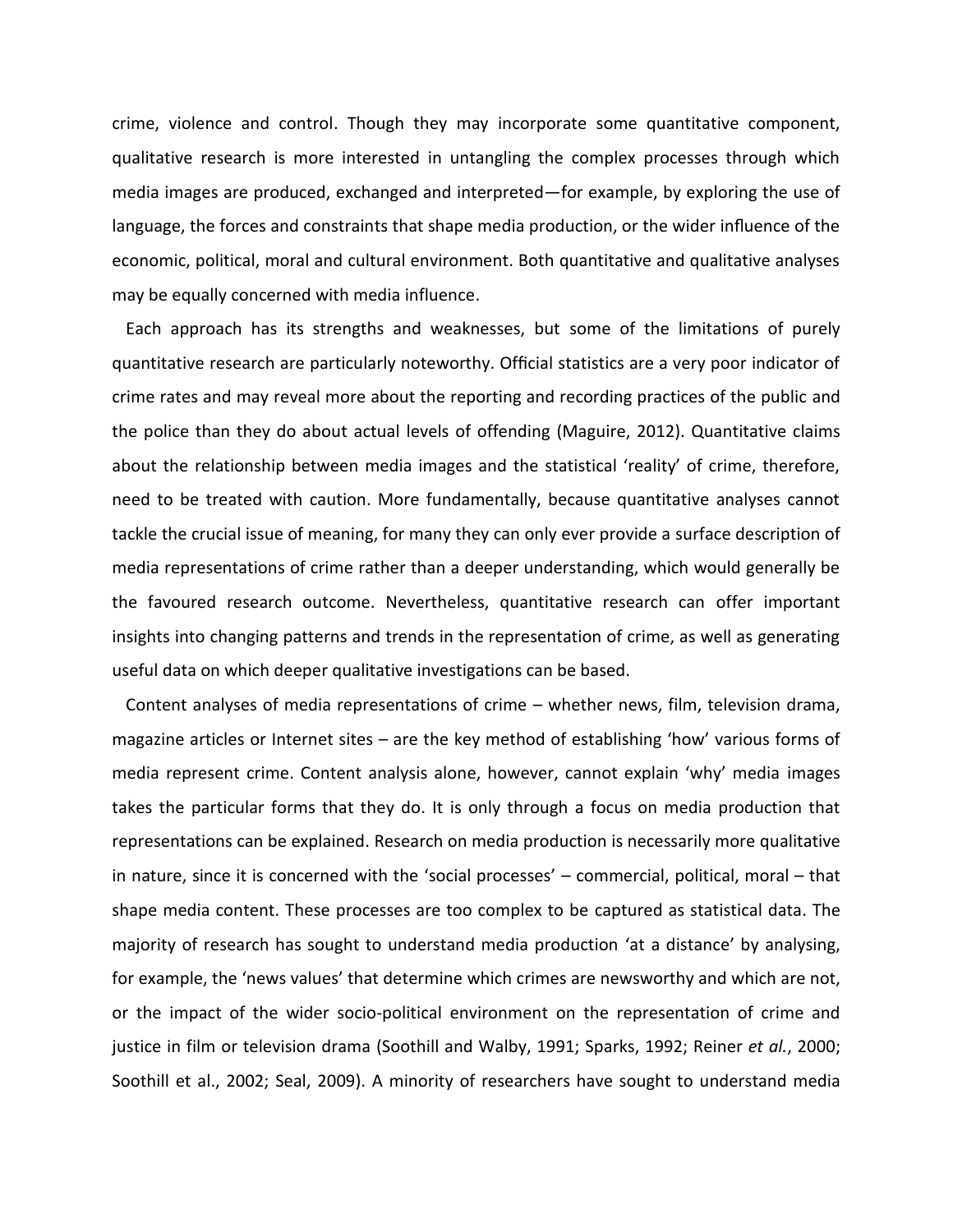production 'up close'. In addition to considering the structural determinants of media production and the wider socio-political environment, they have also employed interviews with journalists, editors and producers, police and probation officers, and victims and offenders—and ethnography (for example, exploring crime journalism through shadowing news reporters). The aim here is to gain a deeper, interpretive understanding of media production by engaging directly with those involved in the production process (see Chibnall, 1977; Ericson et al., 1987, 1989, 1991; Schlesinger and Tumber, 1994; Kitzinger and Skidmore, 1995; Greer, 2012).

The third principal area of interest is media consumption and influence. Much media criminology is underpinned by an often implicit assumption of media influence: the media distortion of crime and deviance has a significant impact on society, and this impact is somehow detrimental. On the political right, the concern has been that media glamourise crime and encourage criminality. On the political left, it has been that media increase fear of crime, encouraging political acquiescence to the status quo and strengthening support for authoritarian measures of control and containment. However, with the important exception of studies on media and fear of crime, criminologists have actually conducted very little research to 'evidence' the nature of media influence. Thus there is a fundamental tension within media criminology: much is assumed, but little is researched and evidenced empirically. What research does exist on media consumption and influence has, like content analysis, tended to be quantitative in nature. It has been situated not within sociological criminology, but within a psychological positivism which foregrounds classification ('this is violence, this is not') and counting (the number of violent acts in a given film, newspaper article, website) over a more nuanced, in depth understanding of what media 'mean' to active consumers. Before discussing the pros and cons of this type of research, it is useful to consider in greater detail the content of media representations of crime and control.

# **The nature and extent of crime in the media**

A virtually universal finding in the literature is that media representations exaggerate both the levels of serious interpersonal crime in society and the risk of becoming a crime victim. This is the case for studies of newspapers (Marsh, 1991), television (Gunter *et al.*, 2003) and radio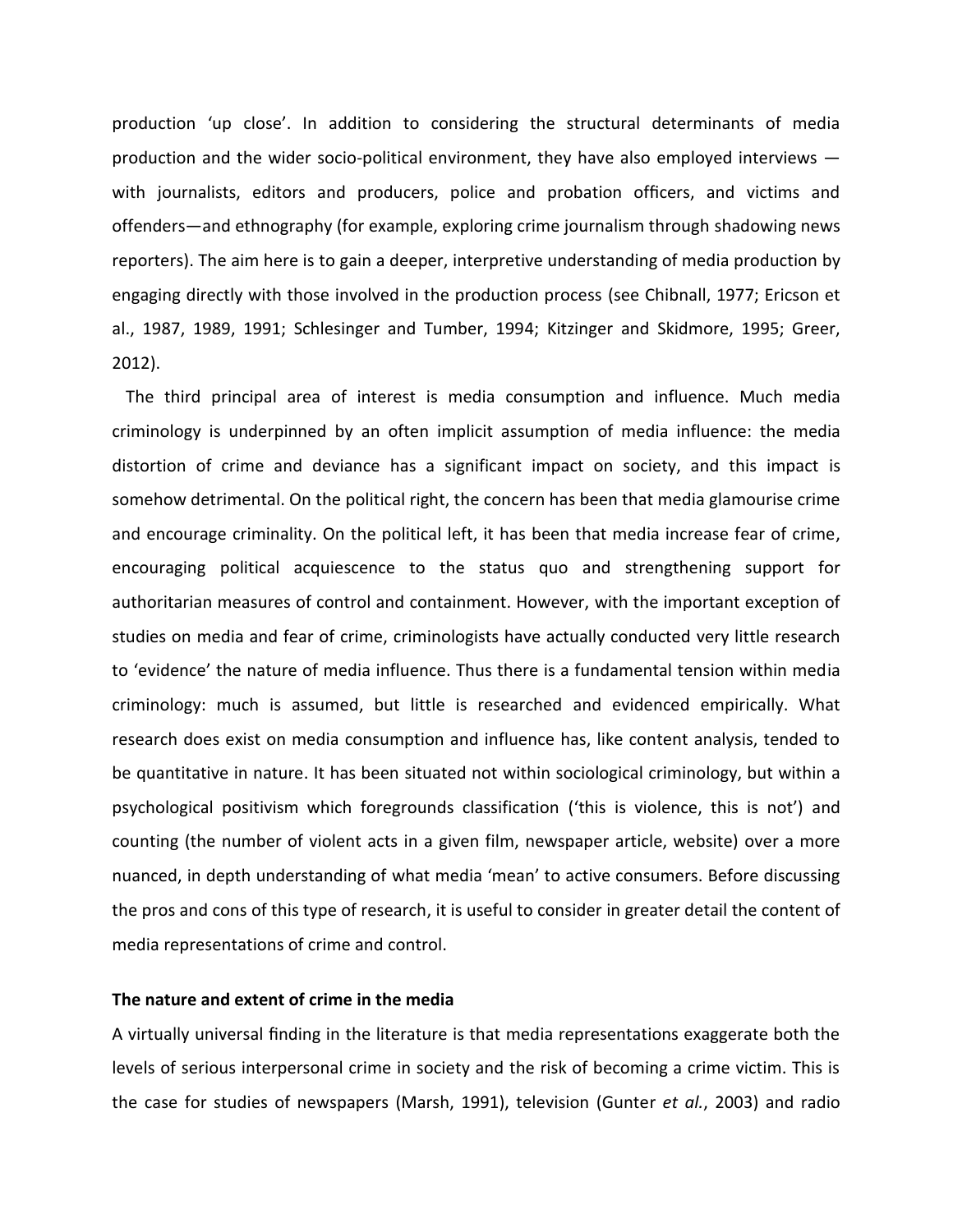content (Cumberbatch *et al.*, 1995), across both news and entertainment media (Reiner *et al.*, 2000), and literary crime fiction (Knight, 2004). The representation of crime is largely eventoriented in that it focuses on specific criminal cases and incidents rather than wider debates around causes, prevention, or policy (Rock, 1973; Greer, 2012). All media forms focus overwhelmingly on violent or sexual offences.

Calculations of the proportion of news space devoted to crime vary considerably depending on the definition of 'crime' adopted, and the types of material included and excluded on that basis. Some studies, for example, may only include news reports of particular criminal events or court cases (Ditton and Duffy, 1983; Smith, 1984). Others, in addition to considering news reports, may also include feature items, editorial pieces and letters to the editor (Hall et al., 1978; Ericson *et al.*, 1987; Greer and McLaughlin, 2012). Studies may also expand the definition of 'crime' to explore a wider range of deviant acts, such as corporate offending (Cavender and Mulcahy, 1998; Knotterus et al, 2006; Machin and Mayr, 2012), environmental crime (Lynch *et al.*, 2000; Joosse, 2012), and state violence (Cohen, 2002; Herman and Chomsky, 1994). 'Popular' (normally tabloid) news outlets are generally found to include a greater proportion of crime stories reported in a more sensational style than 'quality' (broadsheet) ones (Graber, 1980; Schlesinger et al, 1991). Estimates of the proportion of crime in the UK news media have ranged from 4 per cent in one study (Roshier, 1973) to 13 per cent in another (Williams and Dickinson, 1993). A summary of content analyses in the US found the proportion of crime news to range from just over one per cent, to more than 30 per cent (Marsh, 1991). In the entertainment media, an average of around 25 per cent of US and UK primetime television programming, and around 20 per cent of film releases are crime-centred (Allen *et al.*, 1997).

This section has provided a brief review of the research literature on the content of media representations of crime and criminal justice. The aim of the next section is to establish a clearer picture of the forces and influences that might shape that content.

#### **REVIEW QUESTIONS**

**1** Why is it both important and useful to study crime and the media?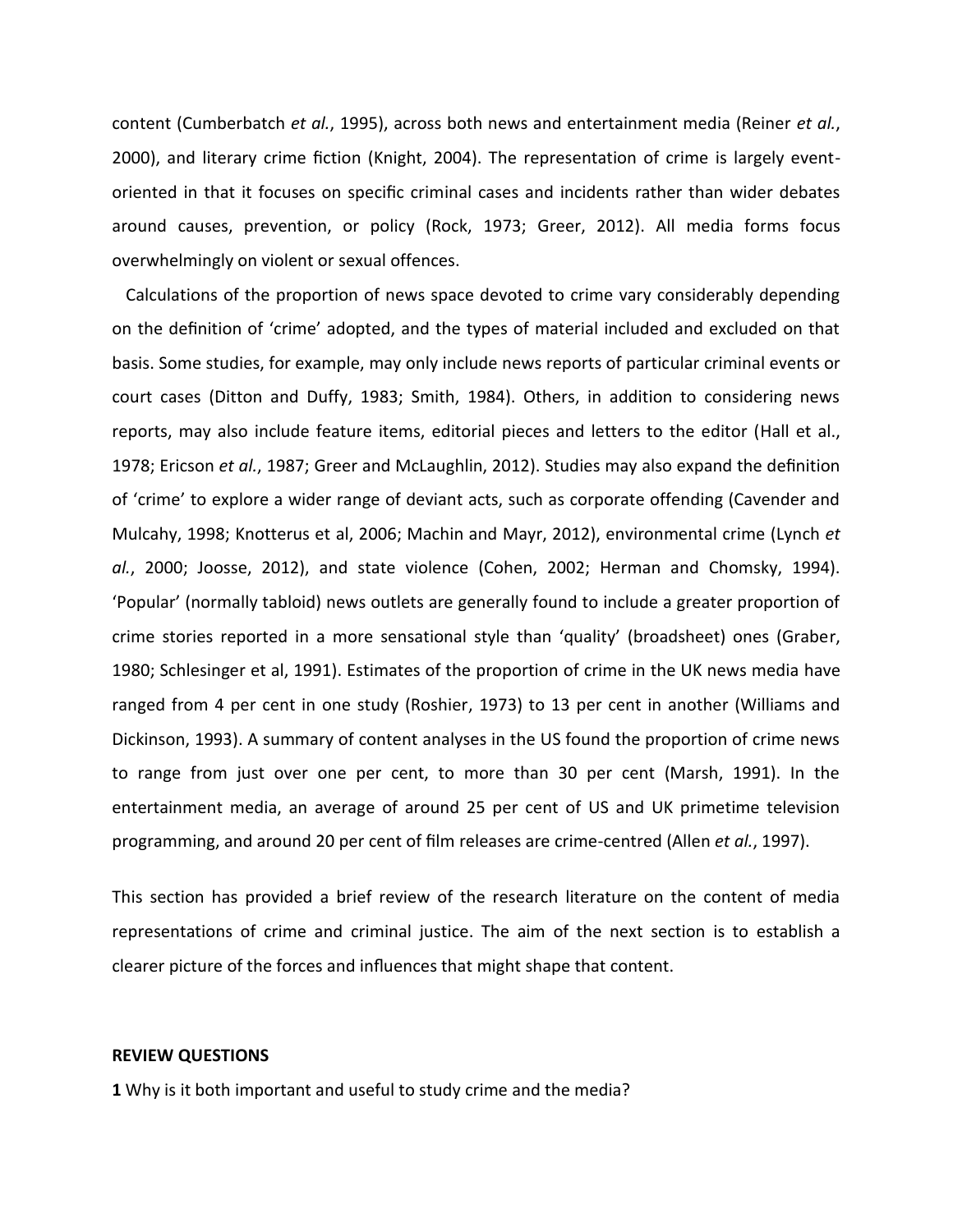- **2** What are the main differences between quantitative and qualitative methods of content analysis and what are their respective strengths and weaknesses?
- **3** Can a coherent picture of the crime problem be discerned from media representations? If so, what is it, and is it accurate?

## **Theorizing crime and media**

Crime news is not simply plucked out of thin air; nor does it exist in a vacuum. It is the end result of a complex process of selection, processing and prioritization, and is shaped by interactions between journalists, editors, their working conditions, the wider environment and, crucially, news sources. News sources are those individuals, organizations and institutions that provide the information on which journalists often base their stories. In relation to crime news, key sources include the police, probation, prison and court services, politicians, penal reform groups, victim organisations, and a host of other interested parties.

Reporting crime takes time, money and effort. Editors and producers seek to maximize the efficiency and cost-effectiveness of this process by concentrating limited resources around sources that can offer consistently reliable and reportable crime material within the rhythms of the news production process. Powerful criminal justice institutions like the police and the judiciary routinely produce a significant volume of reportable information, and therefore are extremely useful to crime reporters. For this reason, they enjoy what Hall *et al.* (1978) refer to as 'privileged access' in the media: that is, they usually find it easier than less powerful, or less useful (in news terms), organizations to have their views or version of events publicized. This 'privileged access' is further enhanced by the credibility and cultural authority—the 'expert status'—associated with official agencies on matters of crime and control (Ericson *et al.*, 1989, 1991). That journalists are to an extent reliant on powerful institutional sources is undeniable. The consequences of this reliance, however, and the wider implications for the democratic flow of information and the objectivity and impartiality of the news product, may be interpreted very differently depending on the theoretical approach adopted.

#### **Media theory and crime news production**

Traditional theorizations of news media production can be broadly distinguished according to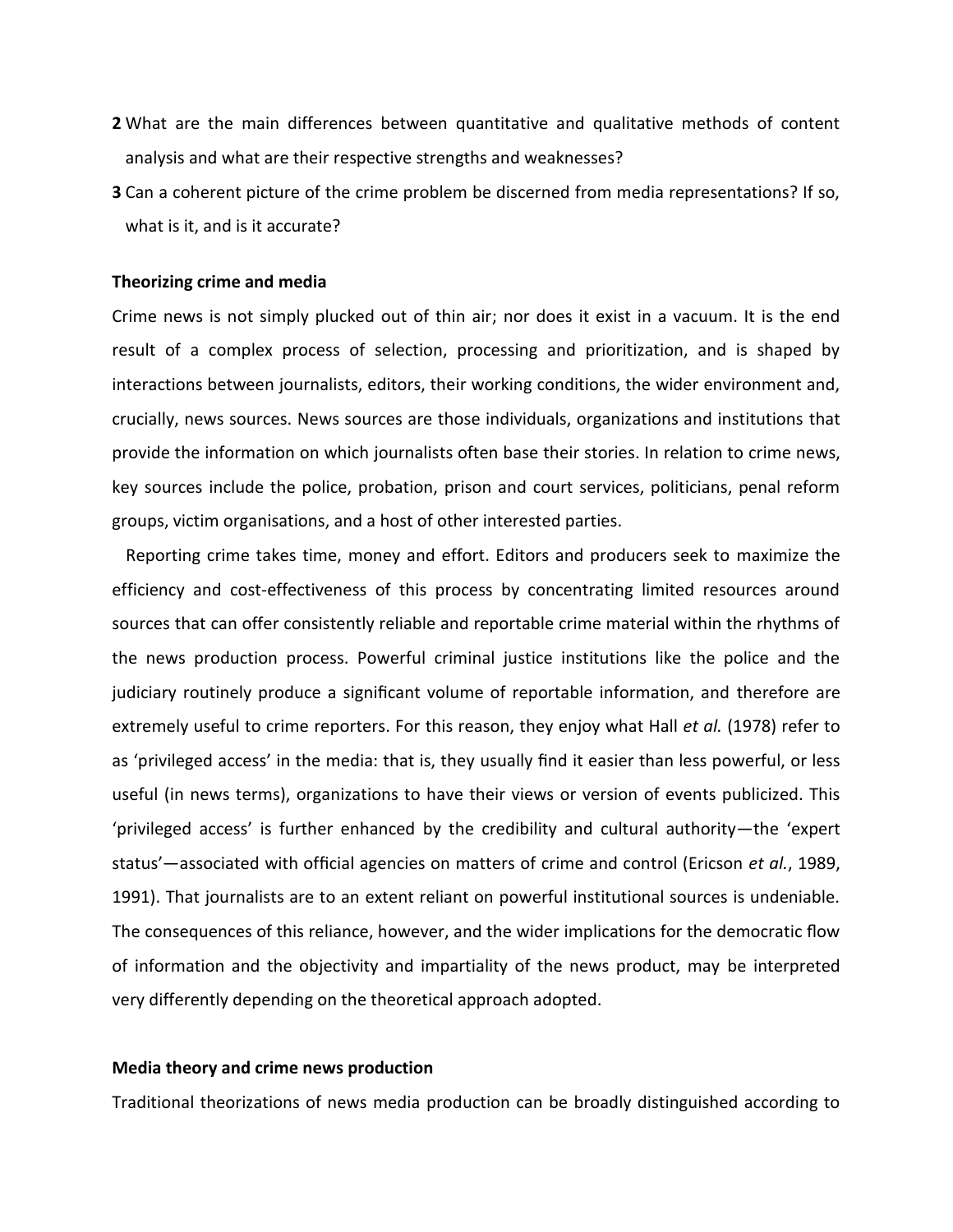two opposing positions: radical and liberal pluralist. Radical approaches are influenced by the theories of Karl Marx and Antonio Gramsci, among others, and stress the unequal distribution of economic and cultural power throughout society, and its impact on media production. Liberal pluralist interpretations are underpinned by the ideals of classical liberal theory, and emphasize the principles of freedom, choice and democracy, and their impact on media production. There are numerous variations on each perspective, but in their simplest terms, radical readings see the mass media as controlling the people, while liberal pluralist readings see the mass media as serving the people. Some of the most relevant examples of each position are outlined below.

At the radical extreme, the 'propaganda model' views the media as an extension of the State's apparatus of ideological control. Herman and Chomsky have argued that economic, political, military and cultural elites conspire to control the content and flow of media information, filtering out or delegitimizing dissenting views to protect ruling class interests (Herman and Chomsky, 1994). Through analysing news coverage of 'terrorism' and the media's alleged collusion in the 'criminalization' of non-friendly regimes, the authors argue that the key actors in the news production process are not journalists, who are seen as largely powerless, but media owners, who share interests in common with other elite groups. In this critical materialist interpretation the function of the news media is to 'manufacture consent' around elite ideas in the name of the 'national interest' and, in so doing, to engender political compliance and acceptance of the established order.

A less conspiratorial approach is the 'hegemonic model', based on the neo-Marxist writings of Antonio Gramsci (1971). Here the media are viewed not as the direct mouthpieces of the powerful, but as sites of contestation on which alternative viewpoints actively compete for ideological dominance, or hegemony. Due to their privileged access, however, criminal justice institutions are able to advance a 'primary definition' of crime-related issues, which frames the terms for any ensuing debate and subverts competing viewpoints, though these may still be heard, to marginal status (Hall *et al.*, 1978). Journalists may think they are autonomous, but in practice they are constrained to reproduce the elite 'ideas' of the dominant sources on which they rely, in turn helping to make these the 'ideas' of everyone. This is why, it is suggested,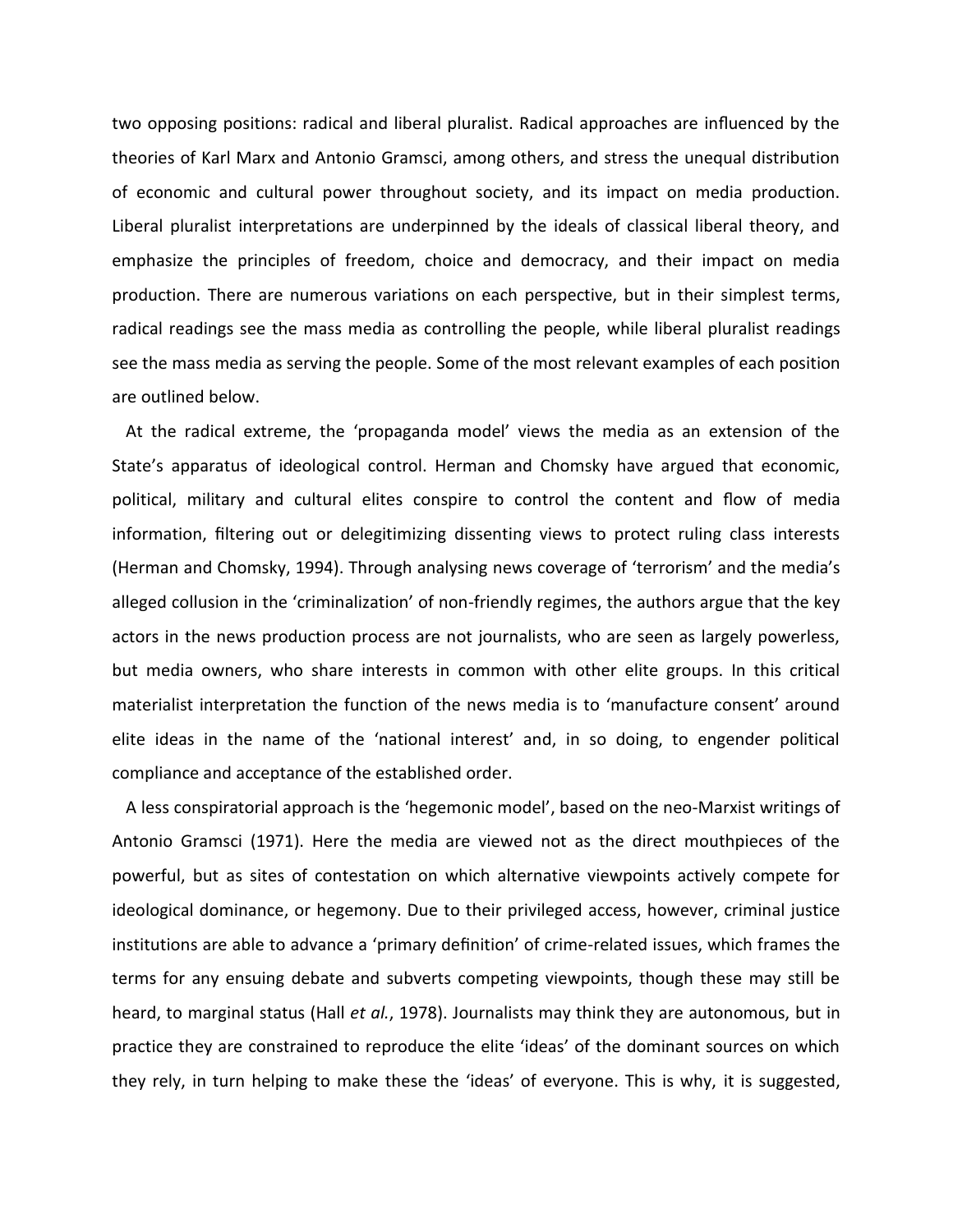crime reporting tends to favour an elite (conservative) portrayal of the crime problem—an issue of working-class, minority youth offending (not white collar corruption or state violence), requiring greater punishment and control of particular groups (not government accountability and corporate regulation) (Barlow *et al.*, 1995).

The radical perspective in its various guises contrasts with liberal pluralist media theory (Gans, 1980; Hetherington, 1985). Liberal pluralists concede that certain official interests are advantaged in the media, but they insist that any significant source bias or pressure from media owners is offset by journalistic professionalism, the requirements of objectivity and balance, the ideological and stylistic diversity of the media, and what is viewed as open and equal competition between a wide range of groups for media access and influence. Journalists insist, indeed pride themselves, upon maintaining high levels of professional autonomy and are actively encouraged in this pursuit by colleagues who share the same system of values (Gans, 1980). Any pressure to follow a particular line, apply a particular 'spin', suppress a particular piece of information, or in some other way distort the 'truth status' of the news will be forcefully resisted. Nor does the 'privileged access' of powerful institutions guarantee definitional control. Journalists and other social actors both can and do challenge the established order. This is clear, for example, when the high-profile exposure of scandal (political, sexual, economic) forces senior politicians to resign from office (Thompson, 2000), or the credibility of criminal justice agencies is undermined by media exposés evidencing corruption, incompetence, or institutional racism. In the liberal pluralist view, then, the media expose injustice and hold the powerful to account. They provide a voice for marginalized groups and, in so doing, defend the integrity of the democratic process (Blumler and Gurevitch, 1995).

In practice, the power relations between journalists and sources are more fluid than radical scholars have tended to argue, but more constraining than liberal pluralists suggest (Greer, 2012). With the proliferation of media and the transformation of the information landscape in recent decades, both theoretical approaches have come under fire for being too rigid and deterministic, incapable of capturing the fluidity and unpredictability of power and information flows in multi-mediated societies. Many postmodernists argue that in societies where images,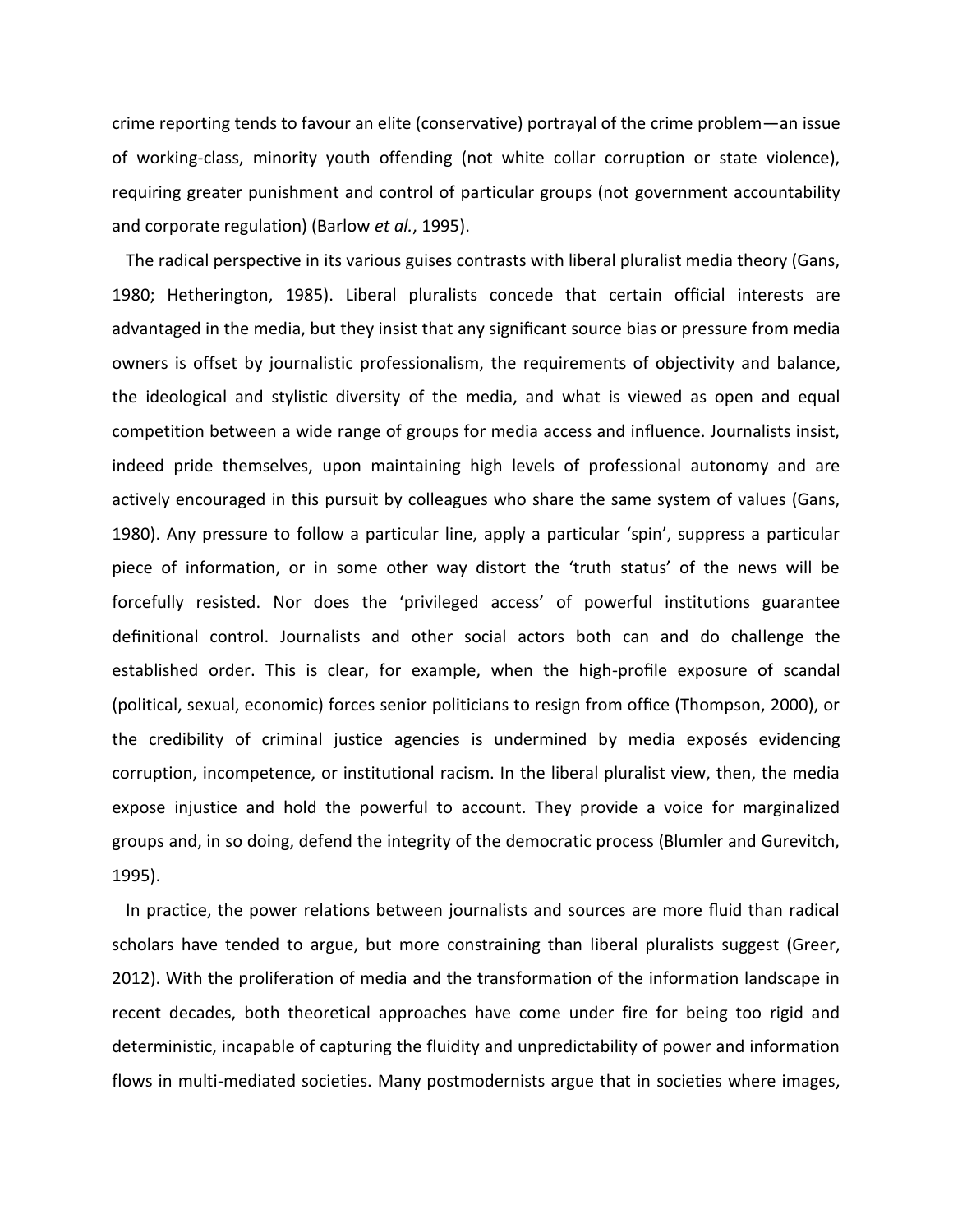signs and codes are constantly recycled through the media, it is no longer possible to distinguish with any certainty between 'image' and 'reality', the 'represented' and the 'real' (Baudrillard, 1983; Poster, 1990); *how* crime policy is presented becomes more important than *what* the policy actually is.

The emergence of a highly diversified, 24-7 globalised media environment has changed the terrain upon which struggles over media power and influence are played out. At the national level an already fragmented government struggles to control the crime news agenda, but is repeatedly beaten down by adversarial journalists intent on increasing sales by taking scalps. Rather than routinely controlling the news agenda, Home Secretaries, Police and Crime Commissioners, entire public institutions become the target for press *exposés* of scandal and corruption (Greer and McLaughlin, 2010, 2012a, 2012b). In a context of declining deference to authority and an increasingly competitive and unpredictable communications marketplace, 'trial by media' becomes a means of journalistic advancement and economic survival (Greer and McLaughlin, 2011, 2013). Dissatisfied and vociferous victims and victim groups now routinely employ professional PR advisers to make the public articulation of their cases more 'mediafriendly', and therefore more widely disseminated. Media audiences, tired of the 'permanent crisis in criminal justice', are actively encouraged to participate in the news production process by emailing, texting or phoning in their views and concerns.

At the global level, faced with ecological disaster, government corruption, police repression, torture and economic meltdown, activists organize themselves into resistance movements and turn increasingly to social media to bring attention to their growing discontent. Facebook is used to schedule protests, Twitter to coordinate events, and the world is simultaneously informed, enthralled and scandalized through YouTube and Wikileaks (Hamm and Greer, 2011). The ongoing military presence in Afghanistan continues to attract moral opprobrium from sections of the press and public, making discursive closure around the 'war on terror' an impossibility. Botched surveillance operations at home are reported alongside the mounting deaths of troops and the abuse of prisoners abroad (Hamm, 2007; Carrabine 2011). In an age of media proliferation, political spin, ubiquitous public relations operatives, and ever-more sophisticated media audiences, communication power may shift from story to story, and the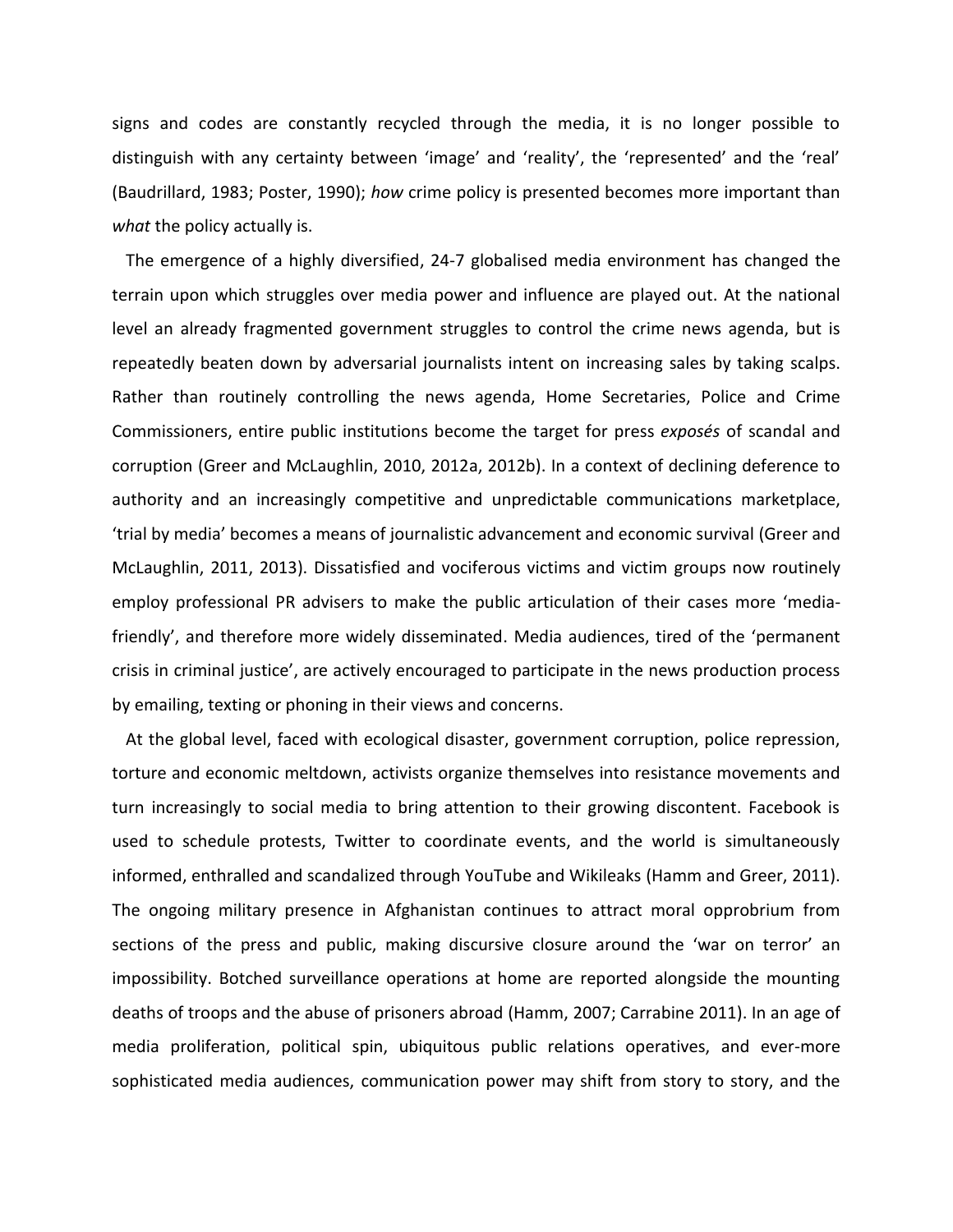balance of definitional influence becomes increasingly unstable and unpredictable.

#### **News values and newsworthiness**

Only a tiny fraction of events, criminal or otherwise, are deemed sufficiently 'newsworthy' to merit media attention. News values are the criteria that determine 'newsworthiness'. They enable journalists and editors to decide which stories to run and which to drop, which are headliners and which are fillers, which are the most important details and which are the least. Having 'a good nose for a story', then, may equally be interpreted as having a well-honed appreciation of news values.

Table 6.1 outlines three different but overlapping interpretations of what it is that make events in general, and criminal events in particular, worthy of media attention.

News values help to explain the broad profile of media representations of crime and control. Interpersonal crimes of sex and violence can be more easily presented as dramatic and titillating than non-violent crimes—for example, most property and white collar offences – particularly when they have high levels of proximity (spatial nearness and cultural meaningfulness) to the consumer. By focusing on people (as victims and offenders) and events rather than abstract issues and debates, crime reporting is individualized and simplified, which also contributes to the common association of crime with individual pathology rather than wider social-structural influences. In line with the growth of celebrity culture (Rojek, 2001), crimes are more newsworthy if they involve famous or notable people. Although names will generally be included where possible, one of the most compelling figures in crime stories is the 'unknown' predatory stranger. As the producers of reality television shows like *Crimewatch UK* or *America's Most Wanted* and countless newspaper editors know only too well, few stories capture the public imagination as forcefully as the killer on the loose, especially when the (potential) victims are children. In addition to their inherent drama, individualization, violence and proximity, such narratives possess a unnerving sense of immediacy and a palpable risk of further attacks. They have a clear capacity to fulfil that vital, commercially driven journalistic imperative; the requirement to shock (Greer, 2012).

This imperative is increasingly realised by capitalizing on the highly visual nature of contemporary culture (Carrabine, 2012). As the experience of crime and control has become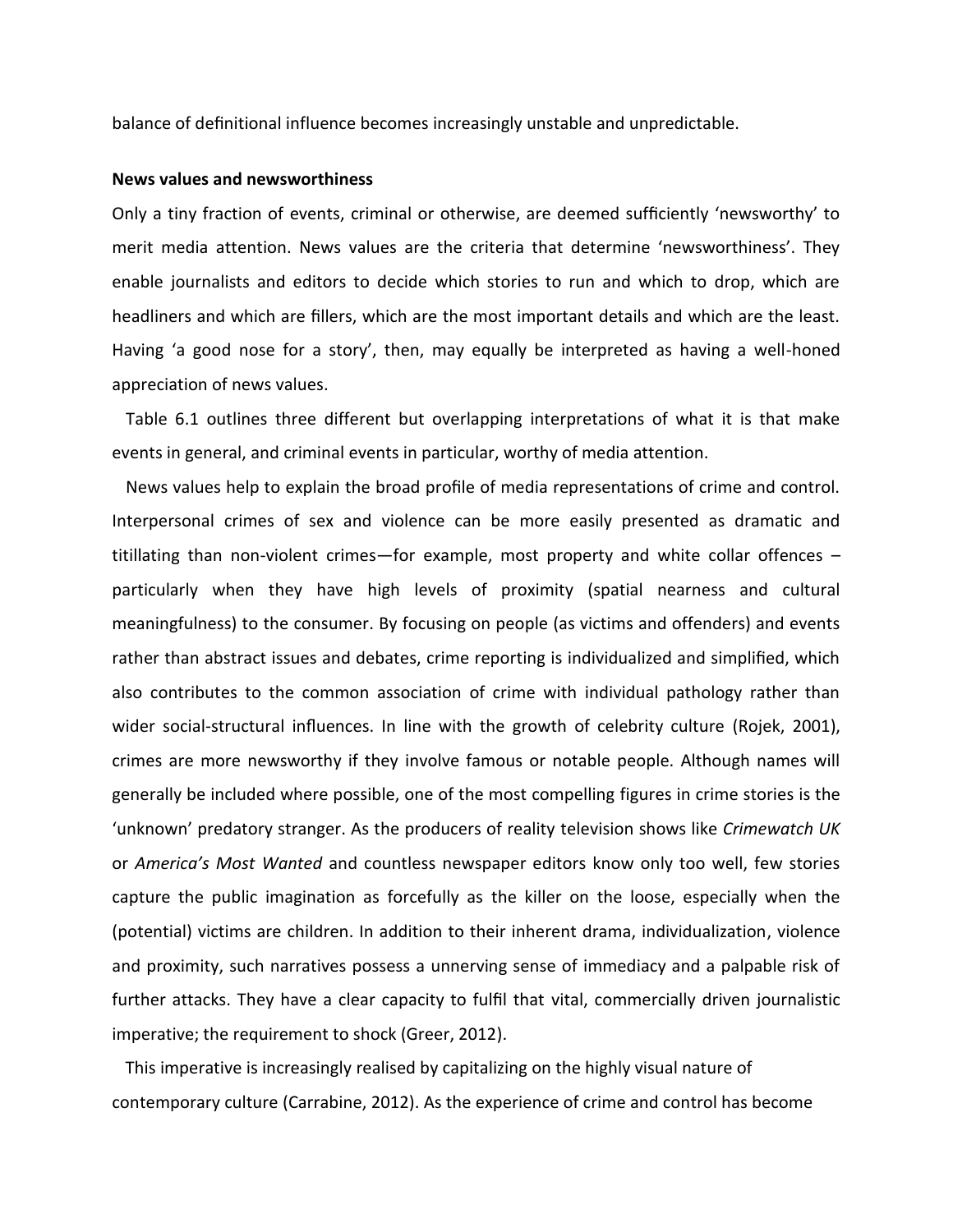more mediatised, so too has it become more image-oriented. Stories are more readily personalized and individualized, they more easily invoke empathy, disdain, shock, when accompanied by visual images. Today 'crime stories are increasingly selected and 'produced' as *media events* on the basis of their visual (how they can be portrayed in images) as well as their lexical-verbal (how they can be portrayed in words) potential' (Greer, 2007: 29). The availability of an image may determine whether or not a story is run or dropped. The availability of the right image can help elevate a crime victim or offender to national or even global iconic status (Greer and McLaughlin, 2013).

The previous sections have reviewed the literature on the nature and extent of representations of crime and control in the media, and offered an overview of some of the main theoretical and conceptual tools used to understand why media representations take on the form that they do. The next section considers the evidence for media influence and effects.

## **REVIEW QUESTIONS**

- **1** What are the principal characteristics of the radical and liberal pluralist readings of news production? How does each reading view journalistic freedom and source power?
- **2** How useful are radical and liberal pluralist approaches to understanding media in an age of media proliferation, diversification and saturation?
- **3** What is it that makes some crimes so eminently reportable, while others are scarcely mentioned?

## **Problematizing crime and media**

Few today would suggest that media representations have no influence on their audiences. Rather, the debate is about the nature, extent and significance of that influence. As noted above, the concern on the political right has been that media images glamorize crime and violence, undermining respect for authority and the rule of law and encouraging criminality. On the left it has been that media images of crime and deviance increase public fears and anxieties, helping to win support for authoritarian measures of control and containment.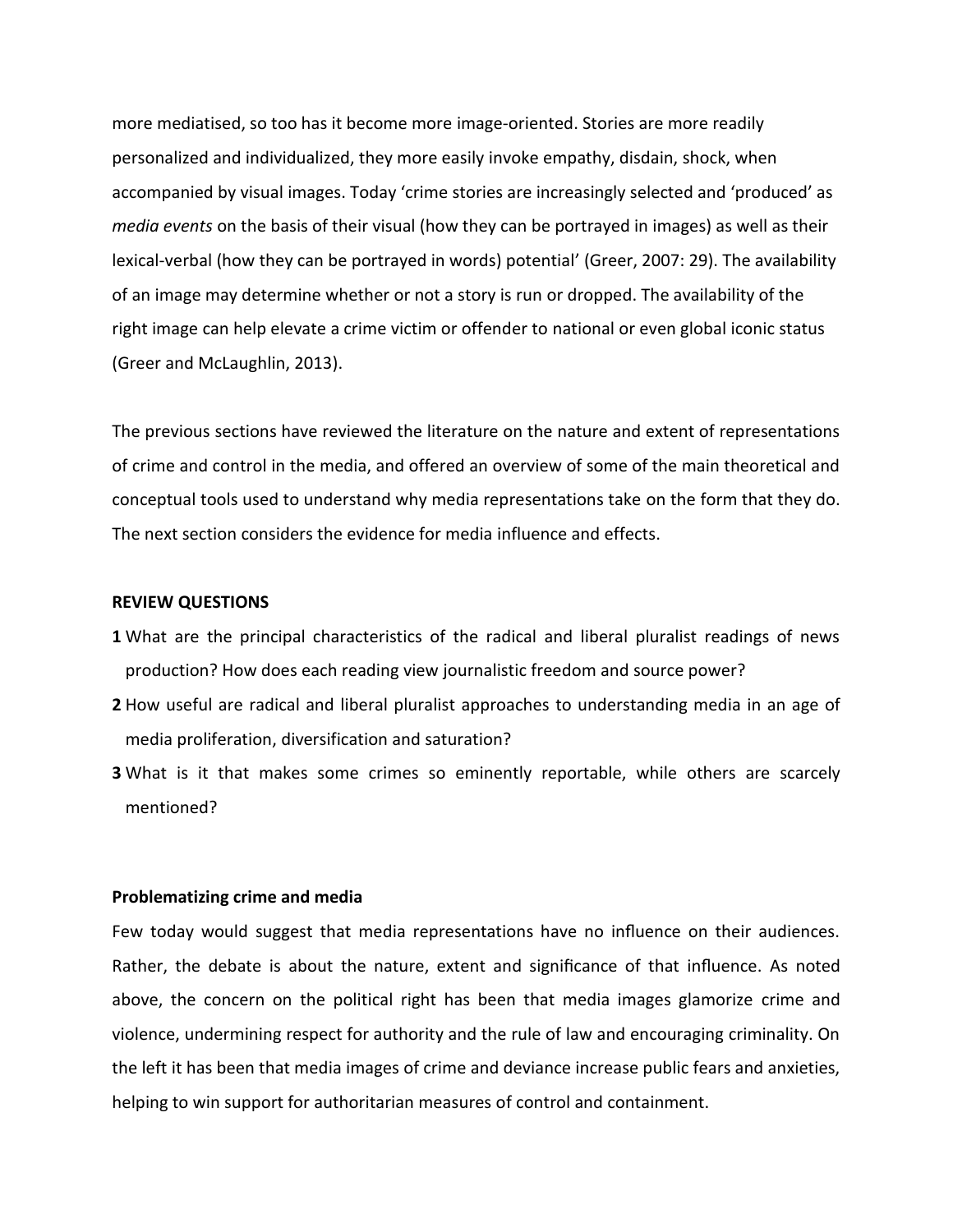## **Media violence and the problem of 'effects'**

Research on media effects has for decades sought to demonstrate a causal relationship between media violence and violent thoughts and behaviours in the real world. Typically, subjects (most often children) are exposed to some aggressive stimulus (say, a short violent film) within a controlled setting (frequently a laboratory or office), and then observed to see if they think or behave more aggressively than a control group not exposed to the aggressive stimulus (Bandura *et al.*, 1963 is the classic experimental design). Myriad variations have been conducted on this 'stimulus-response' format, variously controlling for participant characteristics, type of violence shown, duration of exposure, whether the violence is punished or rewarded, and so on. In a frequently quoted statistic, more than 70 per cent of studies claim to demonstrate that media violence does cause real life violence (Andison, 1977; Howitt, 1998).

Such 'evidence' of criminogenic media effects is regularly cited by right-wing moral campaigners as justification for greater controls and censorship. However, effects research has been heavily criticized on methodological, theoretical and conceptual grounds. Gauntlett (2001), and others (Livingstone, 1996; Greer and Reiner, 2012), have identified a number of problems with the 'effects model'. Some of the most pertinent are summarized below.

- Counting 'units' of violence in accordance with the pre-established definitions of the researcher ('this is violence, this is not'), ignores the different meanings that people attach to acts and behaviours and implicitly assumes not just that we all think the same way, but that we all think the same way as the researcher.
- It is dubious to suppose that how subjects behave in controlled experimental environments (where they know they are being observed), sometimes toward inanimate objects (for example, an inflatable doll), reflects how they will behave in the real world toward real people.
- There is an assumption that only certain types of person are susceptible to the influence of media violence—mostly children, who are considered helpless victims, but sometimes also 'uneducated' or 'working class' populations, who apparently lack the maturity and sense most people take for granted.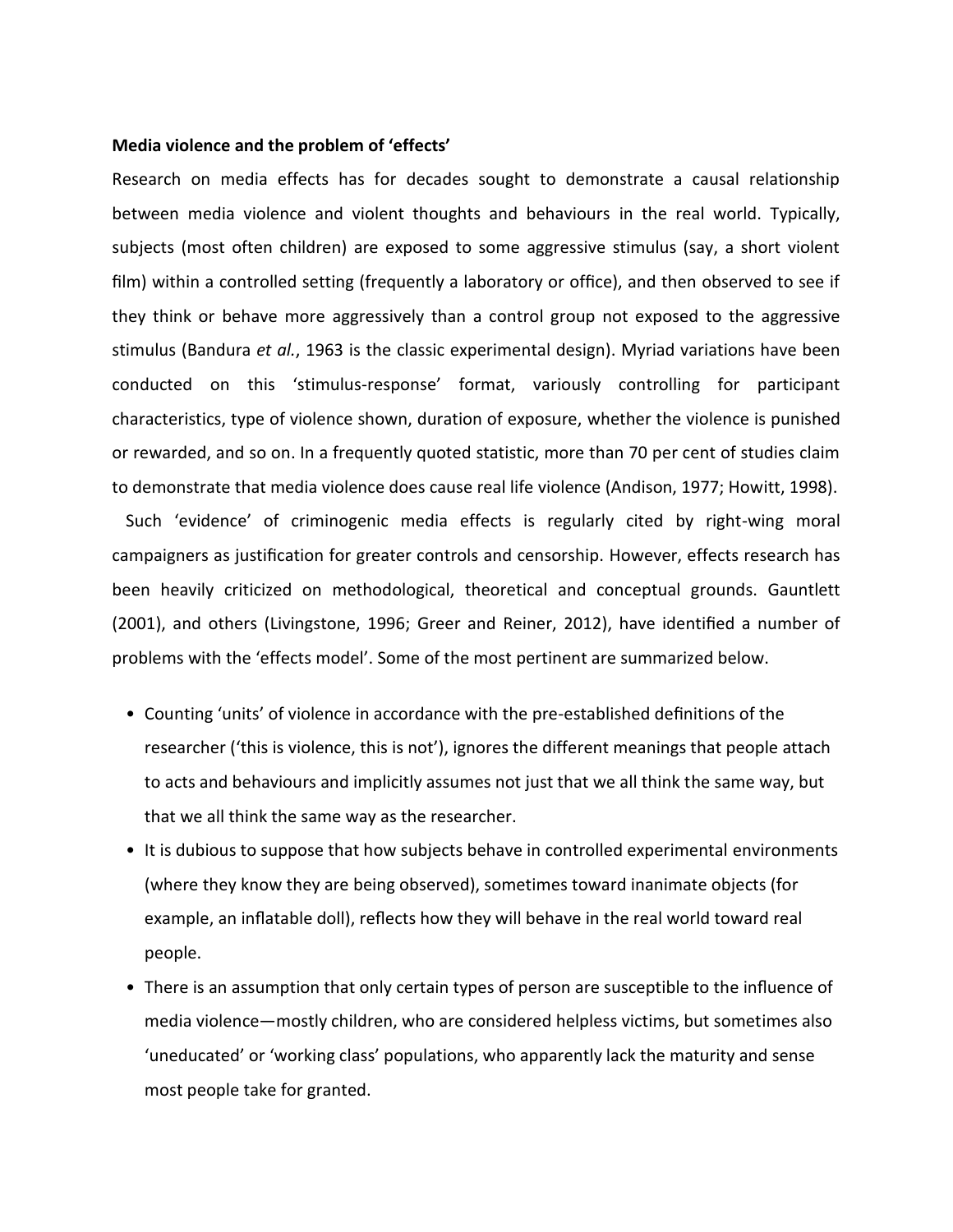- Different forms of violence—for example, in cartoons, soap operas, and horror movies are often conflated, treated as equal in weight, and reduced to statistical data lacking any sense of plot or context. Whether violence is rewarded or punished, realistic or humorous, perpetrated by a 'hero' or a 'villain', may influence its impact profoundly.
- A correlation—violent people enjoy violent media—is not the same as a causal relationship—people are violent *because* of violent media. Media representations may provide technical knowledge about committing violent crimes, but that does not mean they also motivate people to use it.
- Whether intended or not, effects studies play into the hands of moral conservatives who wish simplistically to blame the media for society's ills, rather than addressing more intractable sources of crime like social inequality.
- Media influence, short-term or cumulative, can never be disaggregated entirely from other social, psychological and cultural influences, yet studies routinely search for a 'pure' (negative) media effect. Pro-social images, though rarely considered, may be just as powerful as anti-social ones, and perhaps even more so.

While psychological positivism searches for direct 'media effects' on more or less 'passive subjects', sociological and media researchers focus on media use and interaction among 'active consumers'. Here, the reception and interpretation of media images are considered, not in isolation, but as part of an ongoing process of interaction, both with other media forms and with the 'material and social realities of people's lives' (Kitzinger, 1999: 11; Hunt, 1997; Buckingham, 2000). Kitzinger (2004) has conducted in depth interviews and focus groups with media practitioners, interest groups and consumers to explore the role of media representations in shaping understanding of sex crime as a contemporary social problem. With the development of 'creative methods' in media studies (Buckingham, 2009), researchers empower young people by allowing them to illustrate with the use of new media technologies how violence – on TV, in the playground, in the news – differentially shapes their experiences on a daily basis (Myers and Thornham, 2012).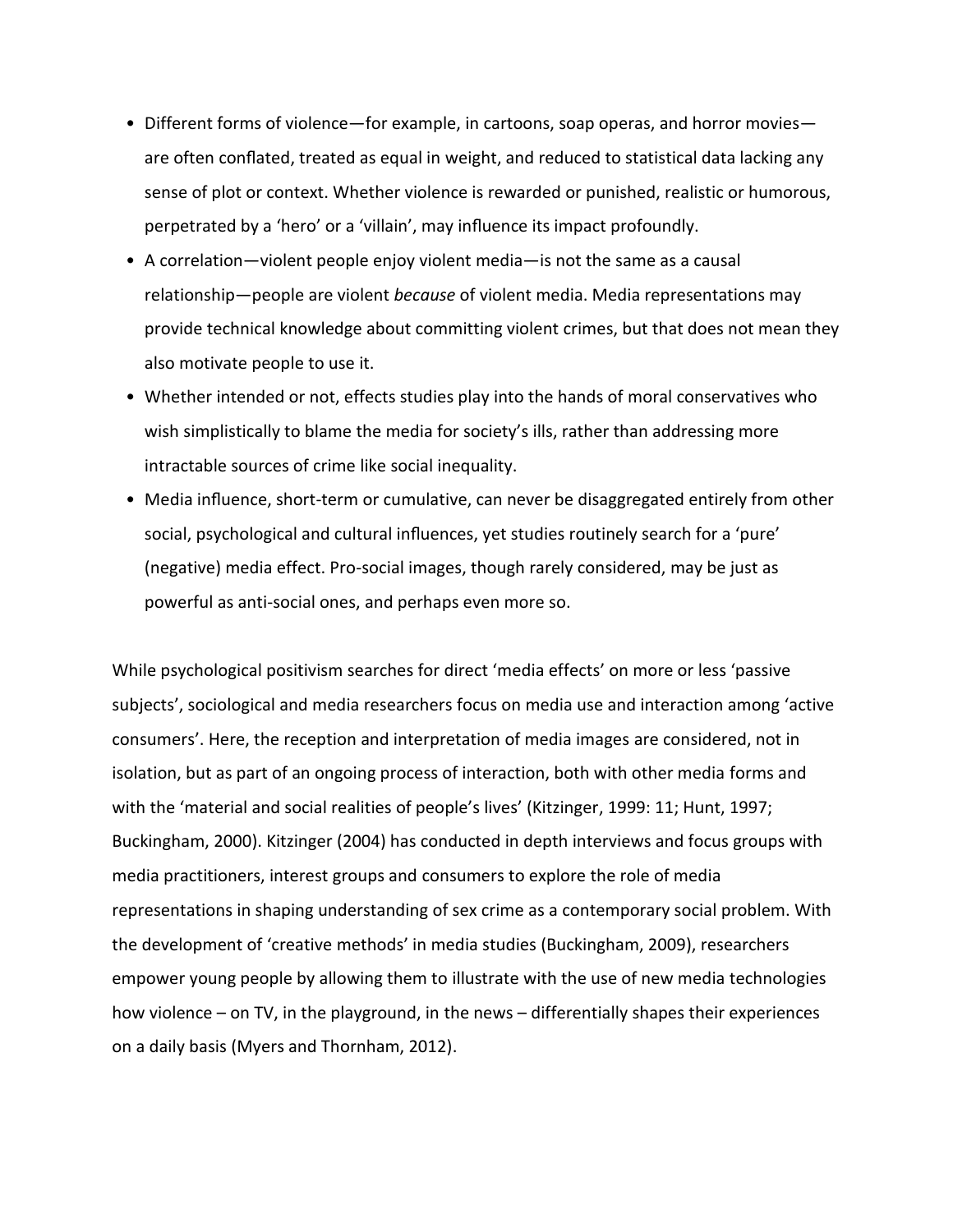#### **Media and fear of crime**

Fear of crime first registered on the policy agenda in the early 1980s, when the British Crime Survey suggested it was becoming as big a problem as crime itself (Hough and Mayhew, 1983). Its consequences may range from not walking home alone at night to withdrawing from society altogether (Ferraro, 1995). Given the centrality of fear of crime in the public and political imagination, understanding its origins is an important criminological undertaking. Fear of crime is influenced by a range of social and demographic variables—perceptions of risk and vulnerability, age, social class, geographical location, ethnicity, and experience of criminal victimization (Box *et al.*, 1988; Hale, 1996). Media representations, though enormously diverse, are only one possible influence among many. As such, their significance remains a matter for debate.

Probably the best known research in this area is the 'cultivation analysis' of Gerbner *et al.*, which over several decades has employed content analyses and survey questionnaires to assess quantitatively the influence of violence on prime-time US television (Gerbner and Gross, 1976; Gerbner *et al.*, 1994). The central finding is that 'heavy' television viewers (those who watch most TV—more than four hours per day in Gerbner's studies) cultivate a world-view which more closely resembles the 'television message' than 'light' television viewers (those who watch less than two hours per day). Because television overstates both the seriousness and risk of criminal victimization, portraying the world as 'mean and scary', heavy viewing is said to cultivate higher fear of crime. Fearful citizens, it is argued, tend to be depoliticised, more dependent on established authority, more punitive, and more likely to acquiesce to authoritarian measures of control.

While supported in some studies (Hawkins and Pingree, 1980; Morgan, 1983), others have failed to replicate the cultivation effect (Gunter, 1987; Cumberbatch, 1989), and a number of empirical and theoretical weaknesses have been identified, including: the simplification and decontextualising of the categories 'media', 'violence' and 'fear'; the attempts to quantify the creative and highly variable processes of interpretation and influence; and the search for a straightforward causal connection between media and fear of crime (Sparks, 1992; Ditton et al, 2004). Though more recent studies, including revised work by Gerbner, have sought to address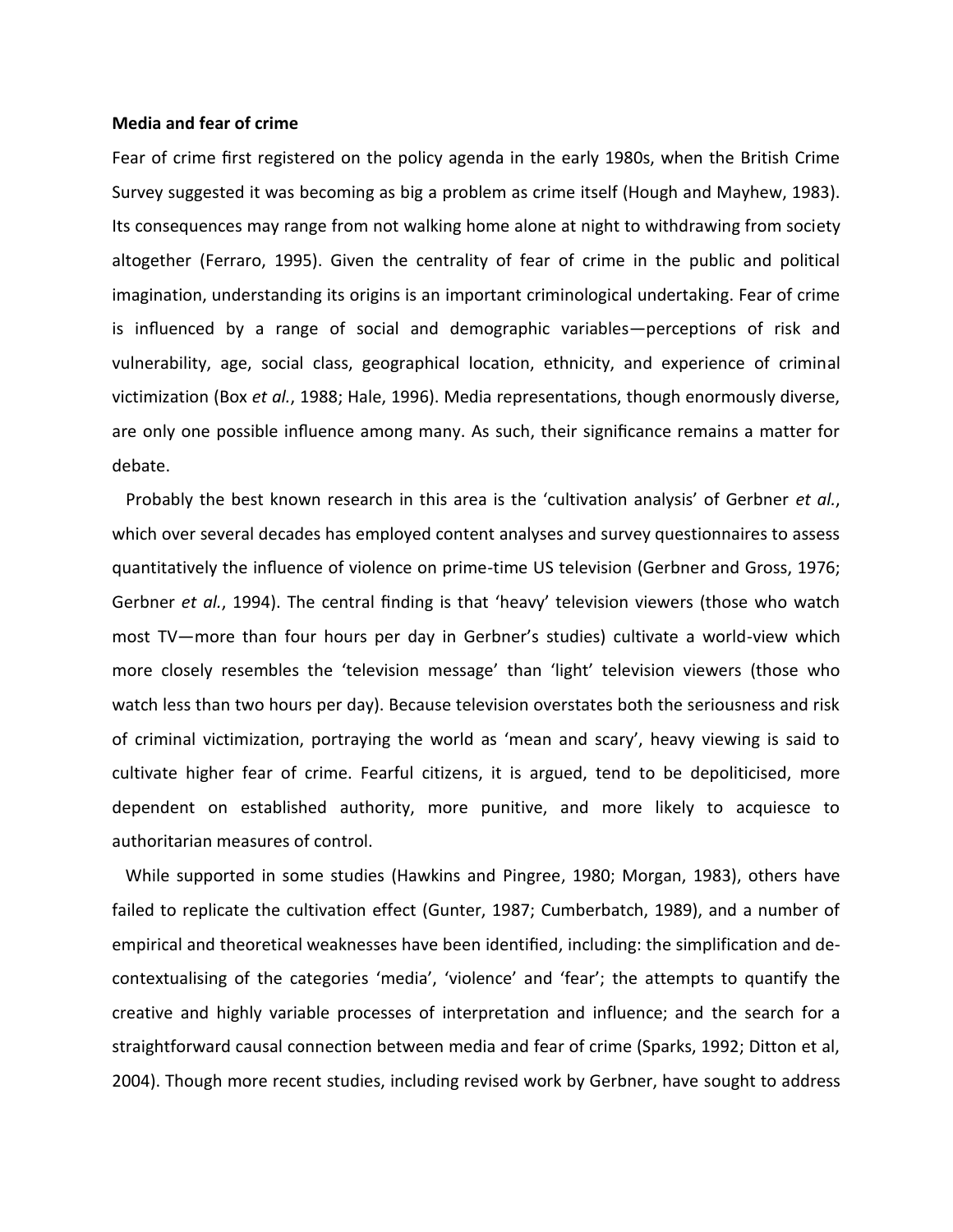these shortcomings, evidence for an isolated 'cultivation effect' remains inconclusive.

Exploring the extent to which images of crime and violence resonate with consumers' lives appears crucial to understanding their impact. Schlesinger *et al.* (1992), for example, found that women may be particularly sensitive to images of interpersonal attacks. Partly on this basis, concerns have been expressed that the highly unrepresentative focus on 'real' violent and sexual interpersonal crimes in the BBC's long running reality show *Crimewatch UK* may increase levels of fear in sections of the viewing audience (Jewkes, 2011). Research on US television news concluded that local crime coverage generates more fear than national coverage, particularly within individuals who have experienced victimization and perceive television accounts to be realistic (Chiricos *et al.*, 2000; see also Eschholz *et al.*, 2003). Ditton et al's (2004: 607), combination of quantitative questionnaires and qualitative interviews revealed that it is not the 'objectively determined randomness, localness or sensationalism that is important, but rather the interpretation of media content as relevant to and by the consumer'. Finally, some have questioned the tendency to characterise fear of crime in purely negative terms, and asked if some level of 'functional fear' – as opposed to 'dysfunctional worry' – might in fact be 'a motivating force that encourages vigilance and stimulates precautionary activity', such as taking additional measures to safeguard one's self and personal belongings(Jackson and Gray, 2010).

## **Moral panics and multi-mediated societies**

The term 'moral panic' refers to the disproportionate and hostile social reaction to a group or condition perceived as a threat to societal values. It involves sensational and stereotypical media coverage, public outcry and demands for tougher controls. As the name suggests, the panic may subside as rapidly as it erupted. Moral panics have most often emerged around youth-related issues, particularly subcultural expressions of identity—for example, punk, rave and the wider drugs culture—but football hooliganism, the re-housing of sex offenders in the community and terrorism have also been the source of recent panic (Jenkins, 1992; Silverman and Wilson, 2002; Cohen, 2011).

In the original analysis, Cohen (1972) problematised the social reaction to the Mods and Rockers disturbances in 1964, when boredom and bad weather one Bank Holiday resulted in a few fights, lots of noise and some windows being smashed. Though the damage was minor, the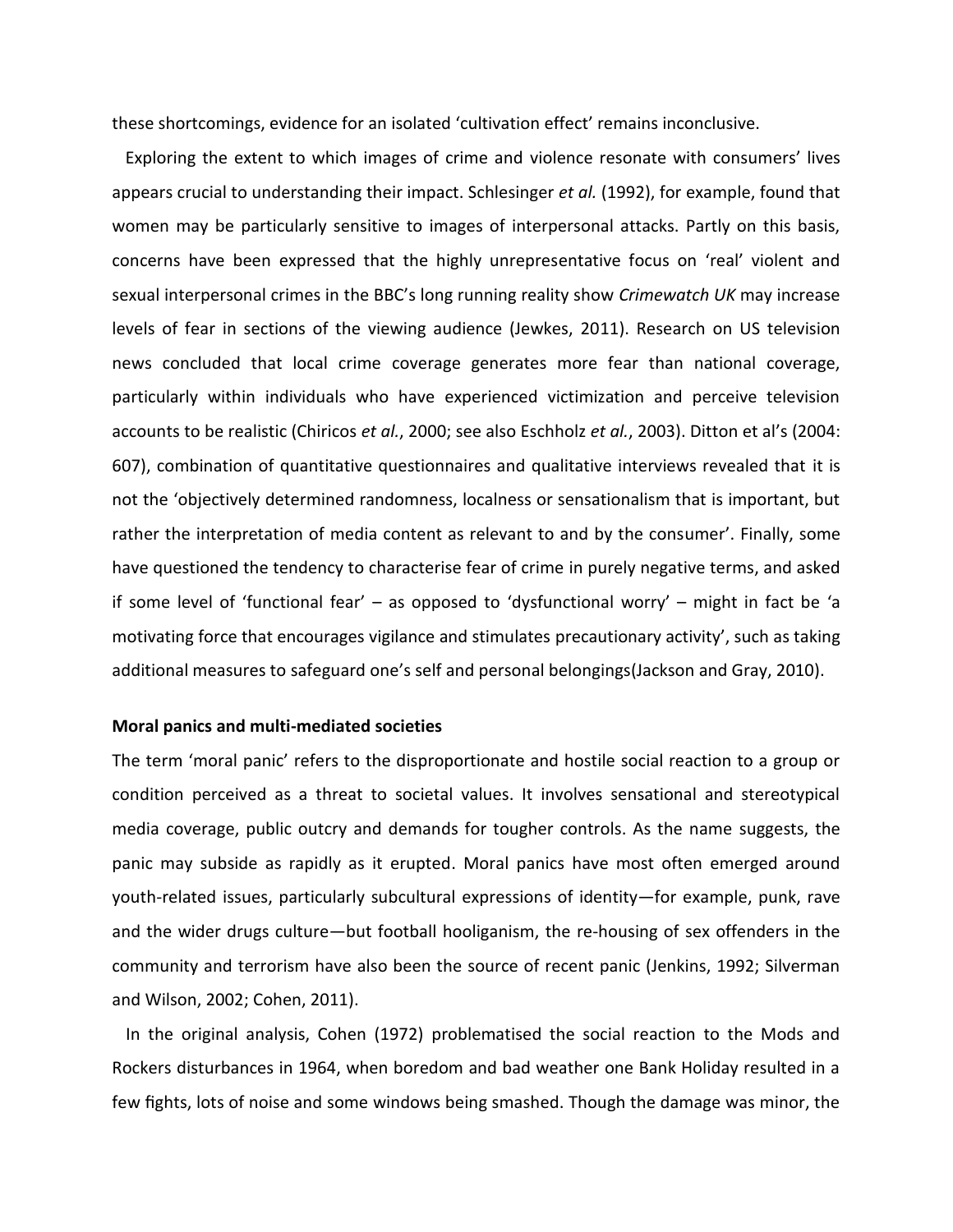national press exaggerated and sensationalized the disturbances using phrases like 'day of terror' and 'hell-bent on destruction'. News reports predicted further violence, demanded tighter controls, and portrayed Mods and Rockers as 'folk devils'—a symbol not just of youth delinquency, but of wider permissiveness and social decline. Cohen (1972) demonstrates how the labelling and marginalization of Mods and Rockers and the emphasis on mutual antagonism created a 'deviancy amplification spiral' that resulted in further disturbances. These disturbances seemed to justify initial fears, resulting in more media coverage, more public outcry, more policing, and thus the spiral of reaction and deviancy amplification continued. The moral panic occurred at a time of rapid social change. In particular, the increase in youth spending power and sexual freedom, defiantly flaunted by young people, blurred moral and class boundaries and challenged the traditional ethics of hard work and sobriety, generating resentment and hostility among 'respectable society'. The 'creation' of Mods and Rockers provided scapegoats or 'folk devils'—a deviant minority against whom the conforming (nostalgically reactionary, adult) majority could unite at a time of uncertainty, conflict and change.

In a radical, Gramscian analysis of 'hegemonic crisis' at a time of economic recession, political decline and class unrest in 1970s Britain, Hall *et al.* (1978) argue that the State orchestrated a moral panic around 'mugging', and cast the young black street criminal in the central role. The creation of this 'folk devil', again providing a unifying focus for 'respectable' outrage, tapped into escalating fears around crime, race and social decline, and allowed the State to reassert and relegitimate itself—'policing the crisis', crucially with public consent, by stamping down hard on the problem from above (see *Crime, Media, Culture*, 2010, 4,1; 2012, 7,3).

Critics of moral panic theory have questioned the attribution of 'disproportionality' to the social reaction because this assumes a superior knowledge of both the objective reality of the issue and of what a 'proportionate' reaction would look like (Waddington, 1986). Left realists (see Chapter 3), in committing to 'take crime seriously', insisted that crime and fear of crime cannot simply be dismissed as groundless media-induced hysteria (Matthews and Young, 1992). Others have gone further, suggesting that in multi-mediated, risk societies the concept of moral panic needs to be reformulated (McRobbie and Thornton, 1995; Garland, 2008). While folk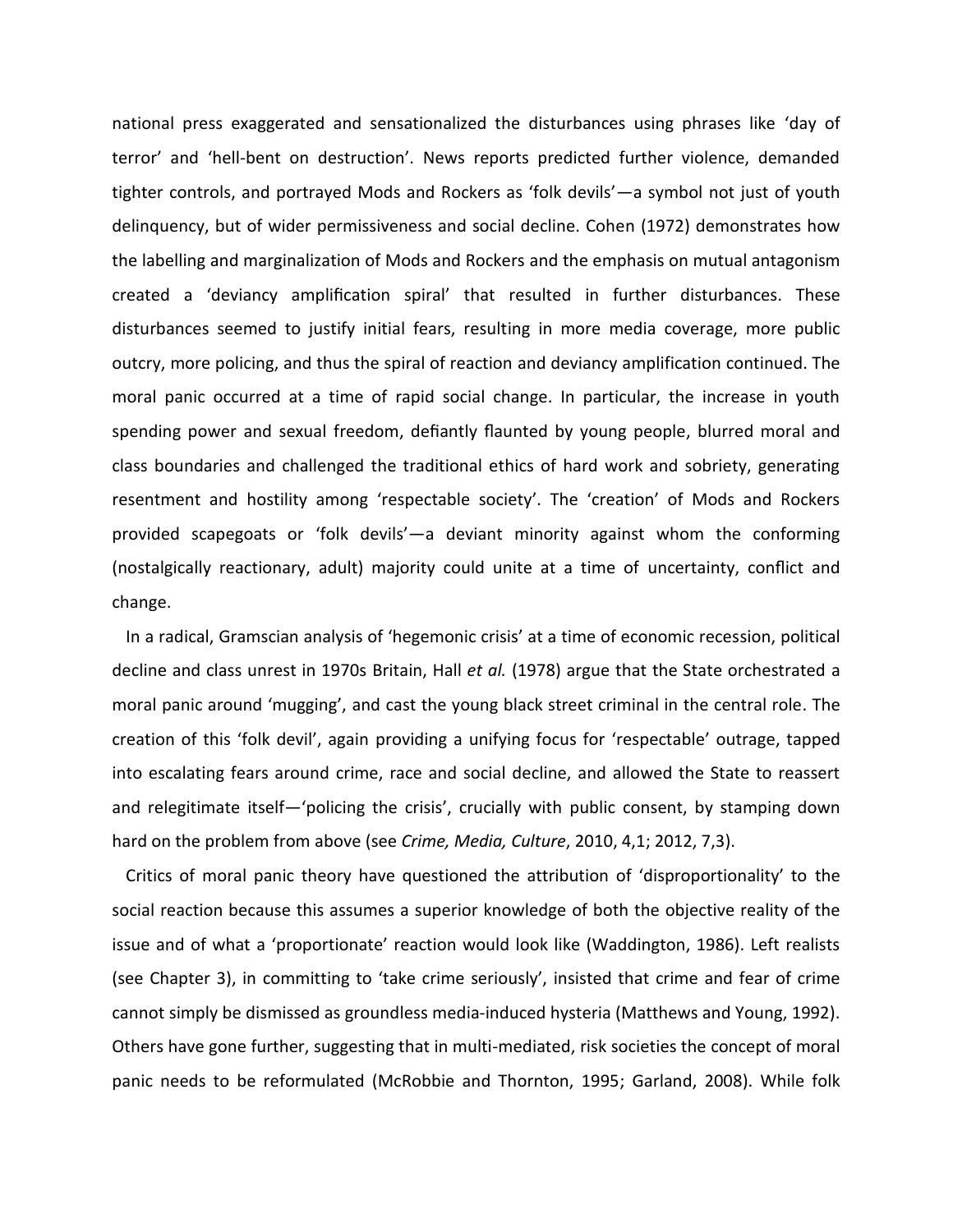devils were once helpless against their demonization, they may now find themselves being vociferously supported in the same media that castigate them. In the chaotic 24-7 global mediasphere, they may also provide counter-definitions and explanations in any number of alternative media outlets. While moral panics were once rare, they are now commonplace, and even commercially desirable. One of the best ways of promoting (and selling) records, clothes, books, films—most popular cultural commodities, in fact—is to court controversy and proactively generate a little 'panic'.

## **REVIEW QUESTIONS**

- **1** What does the 'effects' model propose, and how has effects research been criticized?
- **2** Compile a list of factors, other than media representations, which might influence fear of crime, and rank them in order of importance.
- **3** Can you think of any recent moral panics? On what basis would you say that the term 'moral panic' is sociologically justified in these instances?

#### **Contemporary dimensions in crime and media**

Today, sensational crime and justice events are webcast as they happen, high-profile 'celebrity' trials are tweeted live, riots and revolutions are orchestrated with social media, and the growth in 'reality' programming continues to erode the boundaries between news and entertainment, fact and fiction. From the 'live broadcast' destruction of New York's twin towers on 11 September, 2001 (Castells, 2004), through the 'shock and awe' invasions of Afghanistan and Iraq (Ullman and Wade, 1996), to the carefully 'staged and scripted' executions of Western kidnap victims (Ferrell et al, 2005), global conflicts have become hyper-mediatised contests of strike and counter-strike, claim and counter-claim, in a manner unimaginable in the industrial modern era. As Castells (2004: 139) argues, 'The media, local and global, are the means of communication through which the public mind is formed. Therefore, *action has to be mediaoriented*, it has to be spectacular, provide good footage, so the whole world can see it: like a Hollywood movie because this is what has trained the human mind in our times.'

 This process of hyper-mediatisation extends to other spheres of crime and criminal justice, in turn looping back to connect again with defining  $21<sup>st</sup>$  Century fears and insecurities. With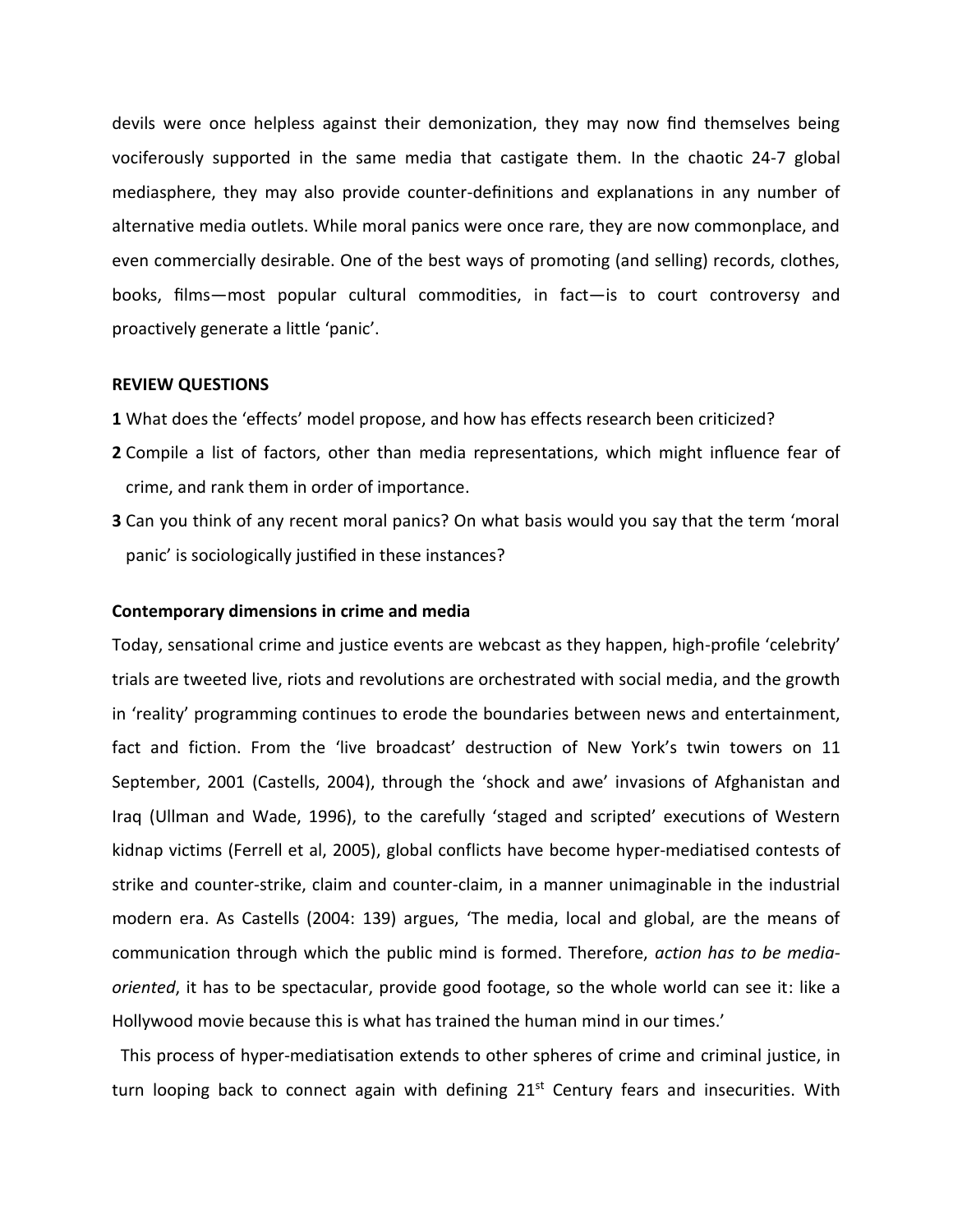millions of operational surveillance cameras, the UK has the dubious distinction of containing the highest ratio of CCTV cameras to people anywhere in the world (Home Affairs Committee, 2008). While some level of surveillance is necessary for the smooth running of any democracy – for example, postal services and electoral systems could not function without an up-to-date record of every citizen's name and address – the exponential increase in surveillance has generated concerns about the erosion of civil liberties and the boundaries between public and private in a 'surveillance society' (Doyle et al., 2011; Norris and Armstrong, 1999; McCahill, 2002). Considered alongside the massive growth in personal data gathering in the private and public sectors – travel, credit, store loyalty and identity cards; mobile phones; online banking, shopping and social networking facilities; predictive customer profiling systems – the benefits of surveillance cannot eclipse its potential problems. There are real risks of data loss and abuse by those in power, the criminal appropriation of confidential personal information, and the data-driven stereotyping of whole sections of society (Coleman, 2005; Lyon, 2009). Such stereotyping spans the spectrum of deviance, from controlling everyday youthful transgression by banning hooded tops or 'hoodies' from shopping centres (Hayward and Yar, 2006), to the ongoing 'war on terror' (Mythen and Walklate, 2006).

Globalised access to the Internet generates unprecedented opportunities for social networking and the creation of virtual communities (Greer, 2004), but also new forms of criminality and criminal victimisation. The spread of hate sites (Franko Aas, 2006), cyberstalking (Wykes, 2007), viral victimisation (Brown, 2003), cyberbullying (Shariff, 2008) and the online 'grooming' and sexual abuse of children (Martellozzo, 2012), have all come under the criminological gaze. Across the 24-7 global mediasphere, the conceptualization, definition and experience of crime and control are changing. The challenge is for media criminologists to keep up.

# **CONCLUSION**

This chapter has provided an overview of some of the main issues and debates that continue to inform the scholarly investigation of crime and media. You should now have a sense of the nature and extent of crime, violence and control in media content, an understanding of some of the dominant theoretical and conceptual tools used to explain and understand media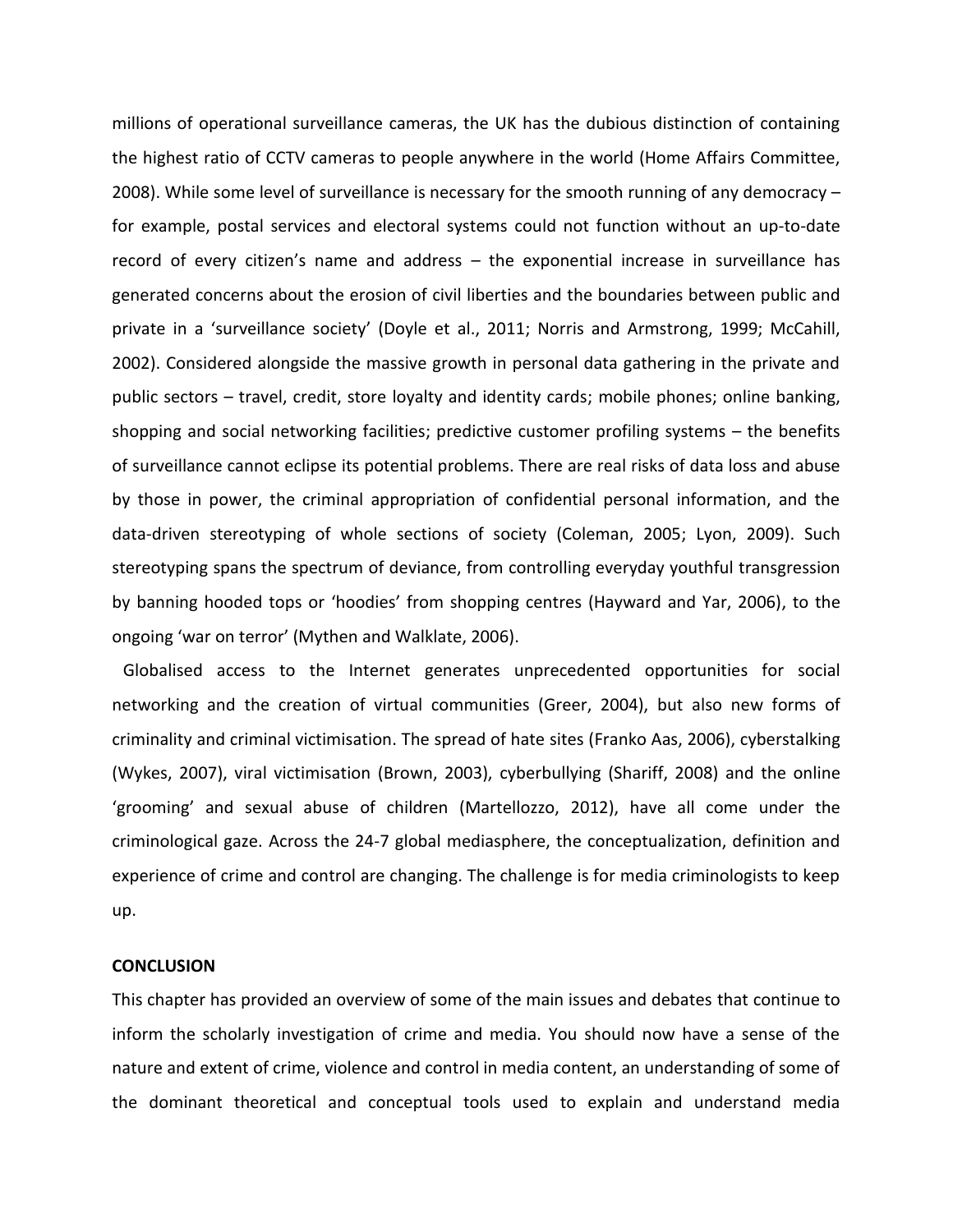representations, a working knowledge of the evidence for and against media effects, and an awareness of new developments in crime and media research. Equipped with this knowledge and insight, you can now explore in greater detail any issues which have challenged your assumptions, tested your critical faculties, or stimulated your imagination.

Today, image and representation penetrate all areas of social existence. Media tap into and reinforce social and political concerns. They help shape individual and collective identities, sensibilities, fears, anxieties and appetites. They provoke public outcry and, at times, generate moral panics. They serve as ideological weapons in the ongoing struggle for hegemony. They impart important but often mixed messages about the nature and extent of 'the crime problem', how we should think and feel about it, who is most at risk, and what is to be done. They indicate, however inaccurately, the state of the nation, but they also entertain. 'Crime talk' (Sasson, 1995), in whatever form, simultaneously elicits fear and fascination; it is a major source of concern, but also of distraction, resistance, escapism, and moral reassurance (Sparks, 1992; Ferrell et al, 2008). Crime sells. It always has.

Whether as news, fiction, or that expanding cultural form that lies somewhere in between, the sheer quantity of crime in the media illustrates that we have an insatiable appetite for narratives of deviance and control. And there is evidence to suggest we are growing hungrier (Reiner *et al.*, 2000). Given the close interrelationship between the political, commercial and cultural significance of crime and disorder, it is small wonder it features so prominently across all media and markets. As the boundaries between fact and fiction (the represented and the real) become increasingly diffuse and uncertain, so the importance of understanding the connections between crime and the media becomes more concrete.

#### **QUESTIONS FOR DISCUSSION**

- **1** Design and conduct your own content analysis of newspaper crime reporting. Make sure you include quantitative and qualitative considerations and consider both words and images.
- **2** Compare coverage of the same crime or justice event in at least three different media forms (newspaper, Internet, television, radio, Twitter). How and why does representation differ between media forms?
- **3** Watch an episode of your favourite crime drama or a recent film and note the portrayal of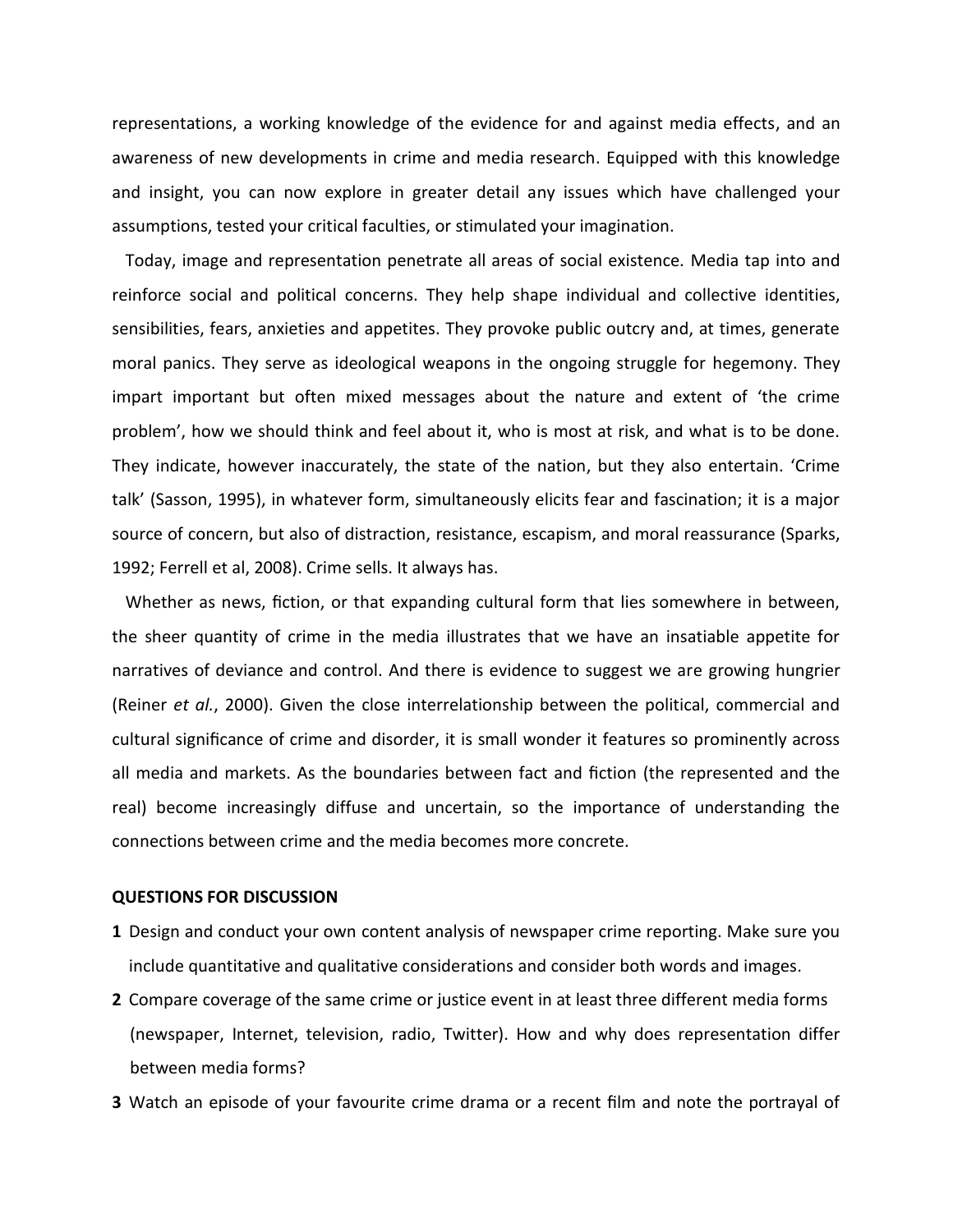policing and criminal justice. Are the representations favourable or critical?

- **4** Keep a 'crime diary' for a week and record your thoughts and feelings about crime and personal safety. Do media representations have any impact on your fear of crime?
- **5** Compile a list of all the ways in which you are subject to surveillance in a typical day.

# **GUIDE TO FURTHER READING**

Greer, C. (2010) *Crime and Media: A Reader*. London: Routledge.

This book provides the only comprehensive collection of key and classic readings on crime and media in one volume.

Jewkes, Y. (2011) *Media and Crime*, second edition, London: Sage. This highly accessible textbook offers a book length analysis of many of the issues discussed in the chapter you have just read.

Greer, C. and Reiner, R. (2012) 'Mediated Mayhem: Media, Crime and Criminal Justice', in M. Maguire, R. Morgan and R. Reiner (eds) *The Oxford Handbook of Criminology* (5th edn). Oxford: Oxford University Press.

An alternative overview of many of the issues covered in this chapter.

Cohen, S. (2002) *Folk Devils and Moral Panics: The Creation of Mods and Rockers*, third edition, London: Routledge.

This classic text presents the original development of 'moral panic' – one of the most widely used (and often misused) concepts in the sociology of deviance, crime and social control.

*Crime, Media, Culture: An International Journal,* London: Sage This international journal provides a forum for researchers working at the interface between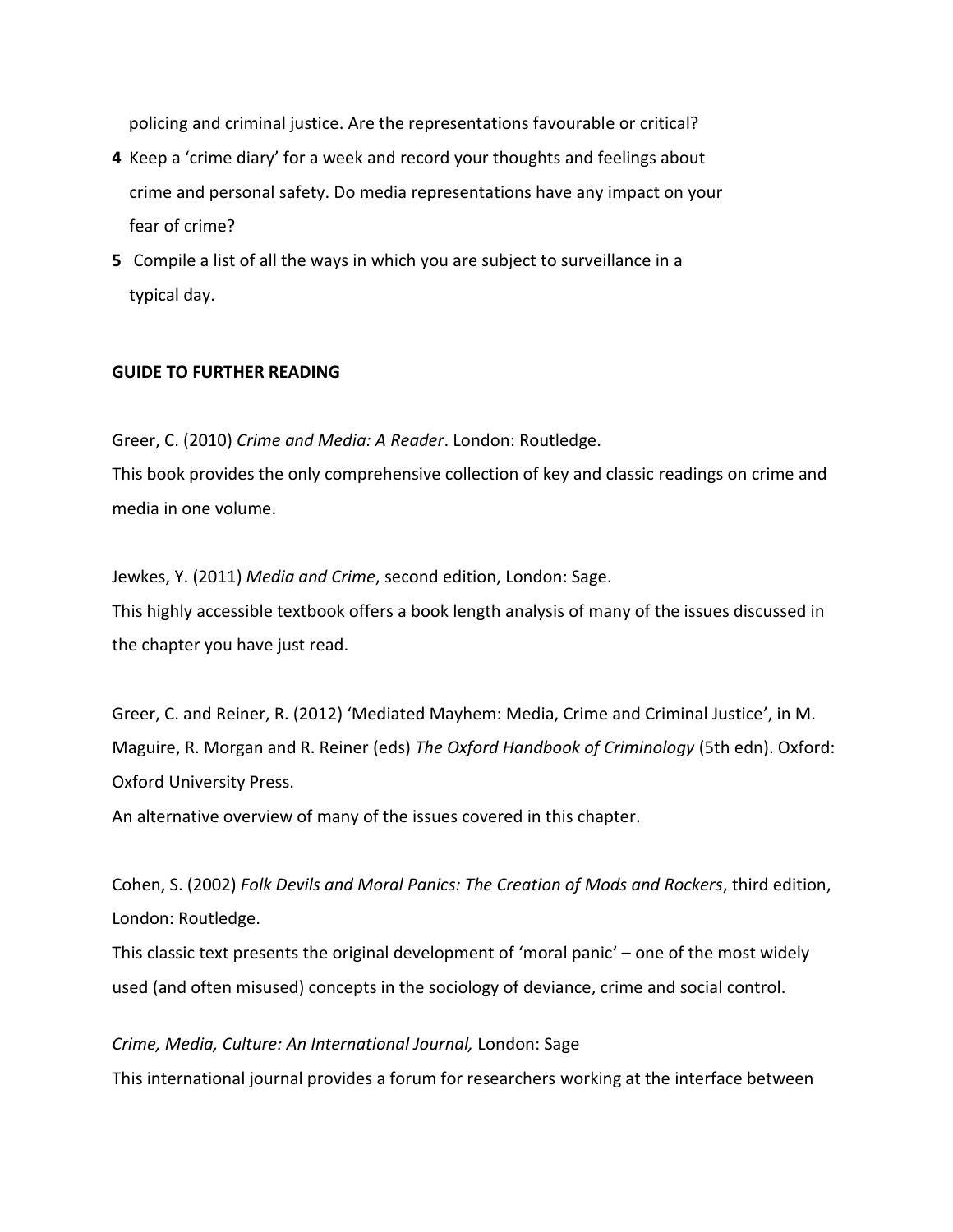criminology, media studies and cultural studies.

# **WEB LINKS**

## http://www.lexisnexis.com

Lexis Nexis is a useful resource for searching news and other print media from around the world. However, beware that data are returned structure, style and image free. Use LexisNexis to locate the coverage. Then go get the original copy to research it!

# http://www.ccms-infobase.com

The Communication, Cultural and Media Studies Infobase contains a wide range of salient links, definitions, and issues for debate—pitched at an introductory undergraduate level—which are easy to navigate.

## Web of knowledge

Accessible through most university websites, the Web of Knowledge is one of the most comprehensive searchable databases for scholarly research articles on a host of topics, including crime and media. The web address varies depending on the University system being used to access it.

# Newspaper and news websites

Literally thousands of news websites provide a rich source of data for news media criminologists to conduct content and semiotic analyses of crime reporting.

#### **REFERENCES**

Allen, J., Livingstone, S. and Reiner, R. (1997) 'The Changing Generic Location of Crime in Film: A Content Analysis of Film Synopses', *Journal of Communication*, 47: 89–101.

Andison, E. (1977) 'TV Violence and Viewer Aggression: A Cumulation of Study Results, 1956– 1979', *Public Opinion Quarterly*, 41, 3: 314–31.

Bandura, A., Ross, D. and Ross, S. (1963) 'Imitation of Film-Mediated Aggressive Models', *Journal of Abnormal and Social Psychology*, 66: 3–11.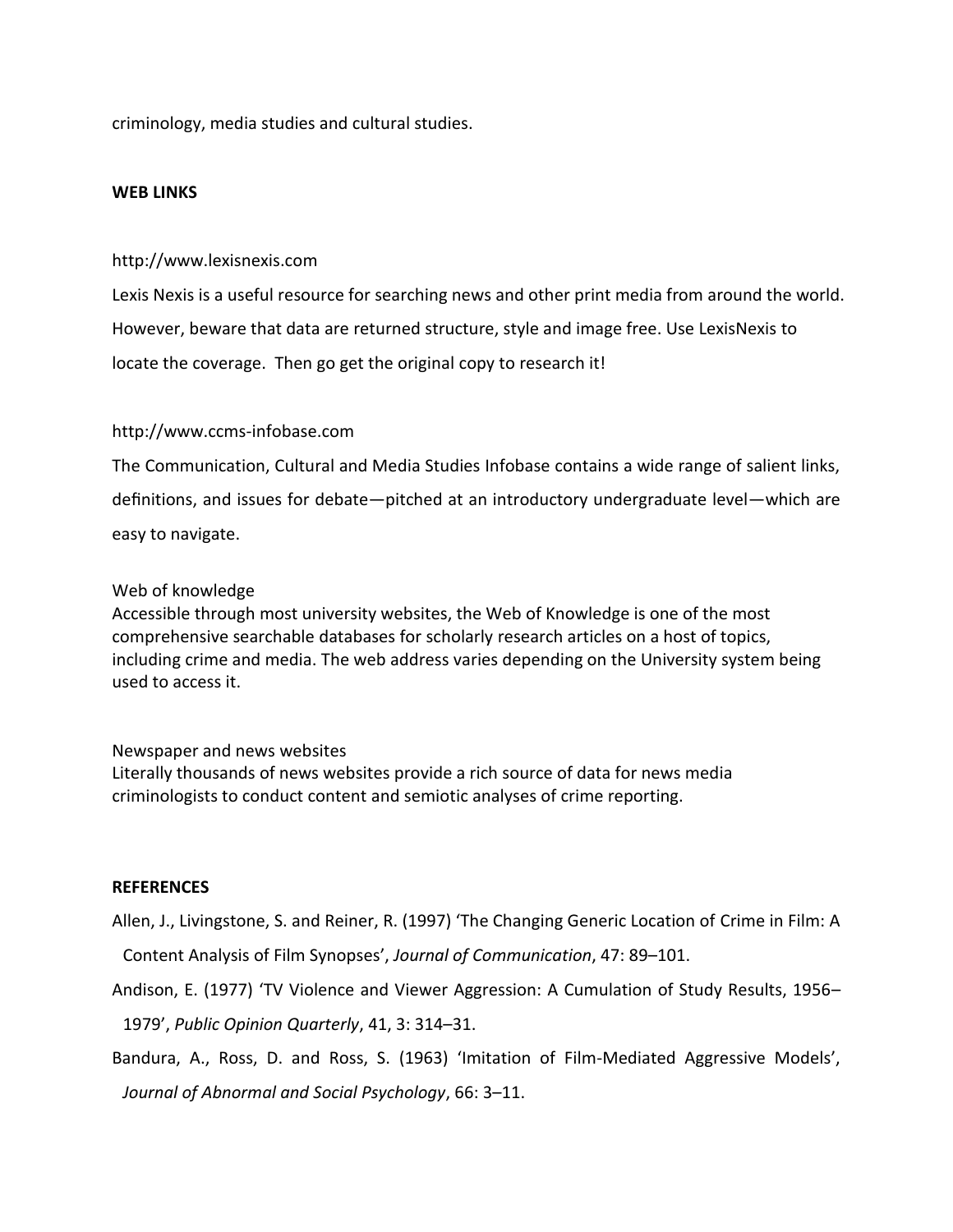- Barlow, M., Barlow, D. and Chiricos, T. (1995) 'Economic Conditions and Ideologies of Crime in the Media: A Content Analysis of Crime News', *Crime and Delinquency*, 41, 1: 3–19.
- Baudrillard, J. (1983) 'The Precession of the Simulacra', in T. Doherty (ed) *The Postmodern Reader*. Hemel Hempstead: Harvester Press.
- Blumler, J. and Gurevitch, L. (1995) *The Crisis of Public Communication*. London: Routledge.
- Box, S., Hale, C. and Andrews, G. (1988) 'Explaining Fear of Crime', *British Journal of Criminology*, 28: 340–56.
- Brown, S. (2003) *Crime and Law in Media Culture*. Buckingham: Open University Press.
- Buckingham, D. (2000) *The Making of Citizens: Young People, News and Politics*. London: Routledge.
- Buckingham D (2009) 'Creative' visual methods in media research: possibilities, problems and proposals. *Media, Culture & Society*, 31, 4: 633–652.
- Carrabine, E. (2012) 'Just Images: Aesthetics, Ethics and Visual Criminology', *British Journal of Criminology,* 52, 3: 463-489.
- Carrabine, E. (2011) 'Images of Torture: Culture, Politics and Power', *Crime, Media, Culture,* 7, 1: 5-30.
- Castells, M. (2004) *The Power of Identity* (2nd edn). Oxford: Blackwell.
- Cavender, G. and Mulcahy, A. (1998) 'Trial by Fire: Media Constructions of Corporate Deviance', in *Justice Quarterly*, 15, 4: 697–719.
- Chermak, S. (1995) *Victims in the News: Crime and the American News Media*. Boulder, CO: Westview Press.
- Chibnall, S. (1977) *Law and Order News: An Analysis of Crime Reporting in the British Press*. London: Tavistock.
- Chiricos, T., Padgett, K. and Gertz, M. (2000) 'Fear, TV News, and the Reality of Crime', *Criminology*, 38, 3: 755–85.
- Cohen, S. (2011) 'Whose side were we on? The undeclared politics of moral panic theory', *Crime Media Culture*, 7, 3: 237-243.
- Cohen, S. (1972) *Folk Devils and Moral Panics: The Creation of the Mods and Rockers*. London: MacGibbon and Kee.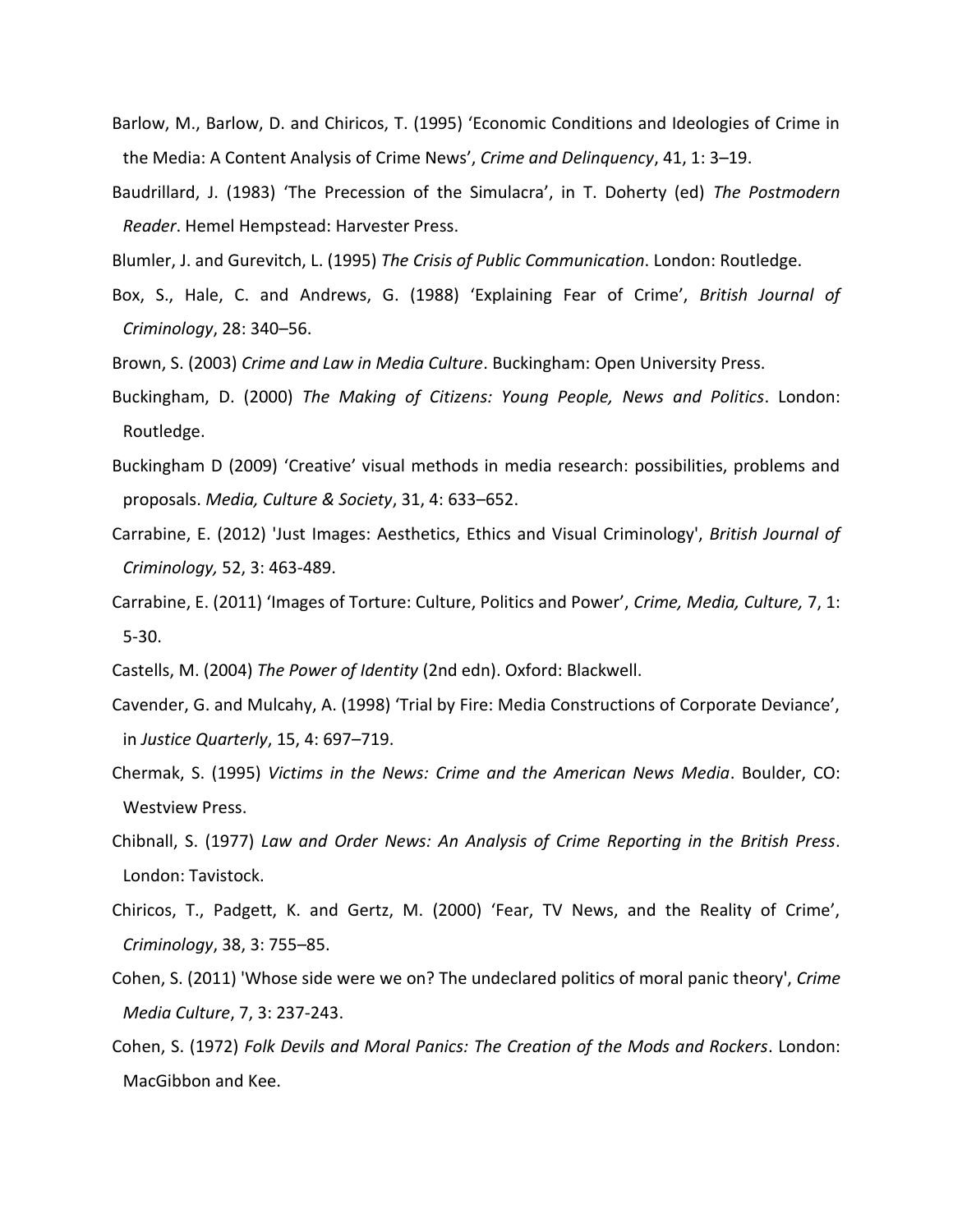- Cohen, S. and Young, J. (eds) (1981) *The Manufacture of News: Social Problems, Deviance and Mass Media*, revised edition. London: Constable.
- Coleman, R. (2005) 'Surveillance in the City: Primary Definition and Urban Spatial Order', *Crime, Media, Culture: An International Journal*, 1, 2: 131-148.
- Cumberbatch, G. (1989) 'Violence in the Media: The Research Evidence', in G. Cumberbatch and D. Howitt (eds) *A Measure of Uncertainty: the Effects of the Mass Media*. London: John Libbey.
- Cumberbatch, G., Woods, S. and Maguire, A. (1995) *Crime in the News: Television, Radio and Newspapers: A Report for BBC Broadcasting Research*. Birmingham: Aston University, Communications Research Group.
- Ditton, J., Chadee, D., Farrall, S., Gilchrist, E. and Bannister, J. (2004), 'From Imitation to Intimidation: A Note on the Curious and Changing Relationship Between the Media, Crime and Fear of Crime', *British Journal of Criminology*, 44, 4: 595–610.
- Ditton, J. and Duffy, J. (1983) 'Bias in the Newspaper Reporting of Crime', *British Journal of Criminology*, 23, 2: 159–65.
- Doyle, A., Lippert, R. and Lyon, D. (2011) *Eyes Everywhere: The Global Growth of Camera Surveillance*, London: Routledge.
- Ericson, R., Baranek, P. and Chan, J. (1987) *Visualising Deviance: A Study of News Organisation*. Milton Keynes: Open University Press.
- Ericson, R., Baranek, P. and Chan, J. (1989) *Negotiating Control: A Study of News Sources*. Milton Keynes: Open University Press.
- Ericson, R., Baranek, P. and Chan, J. (1991) *Representing Order: Crime, Law and Justice in the News Media*. Milton Keynes: Open University Press.
- Eschholz, S., Chiricos, T. and Gertz, M. (2003) 'Television and Fear of Crime: Programme Types, Audience Traits and the Mediating Effect of Perceived Neighbourhood Racial Composition', *Social Problems*, 50, 3: 395–415.
- Ferraro, K. (1995) *Fear of Crime: Interpreting Victimisation Risk*. New York: State University of New York, Albany.
- Ferrell, J., Hayward, K. and Young, J. (2008) Cultural Criminolgoy: An Invitation, London: Sage.
- Ferrell, J., Greer, C. and Jewkes, Y. (2005) 'Hip Hop Graffiti, Mexican Murals, and the War on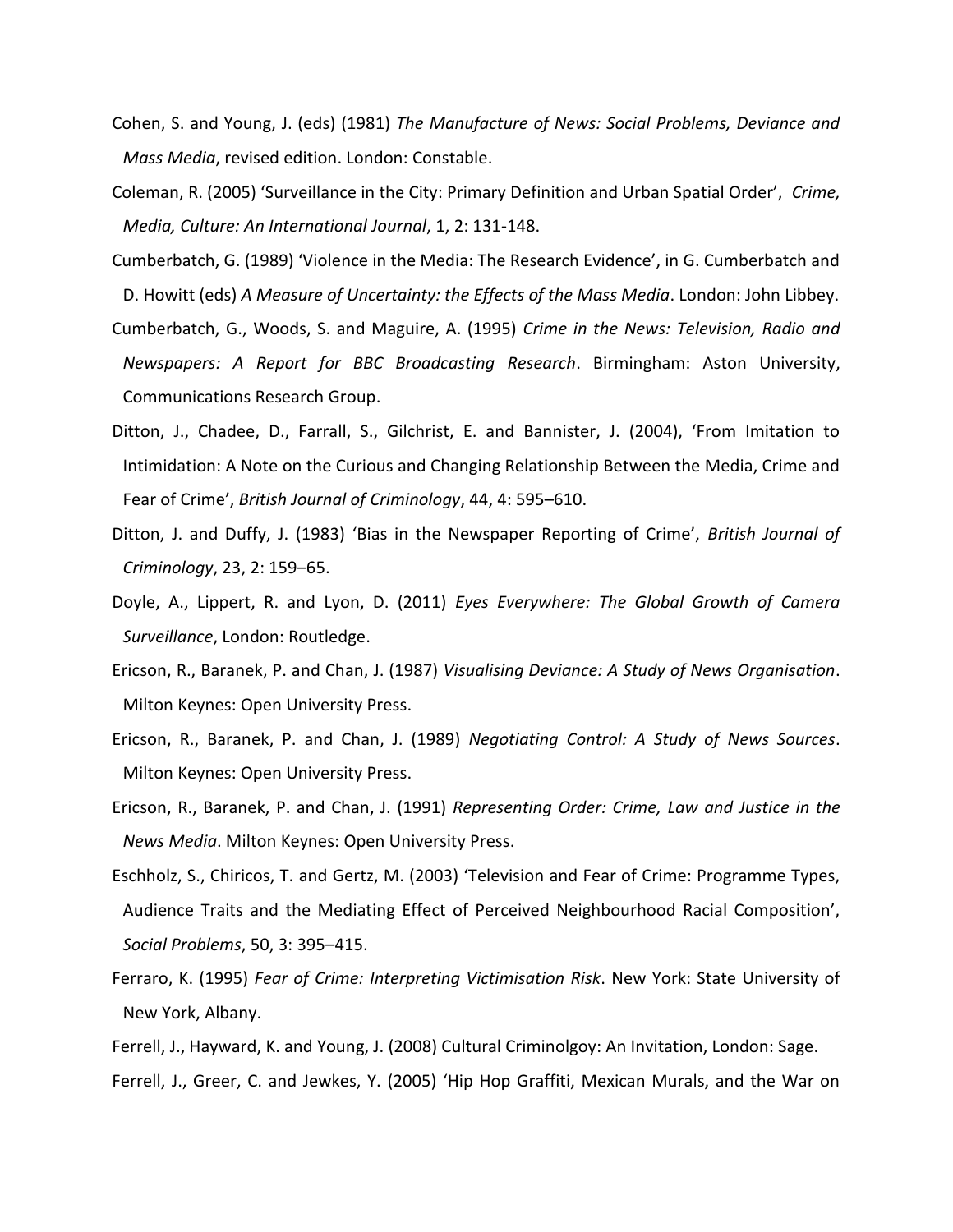Terror', in *Crime Media Culture: An International Journal*, 1, 1: 5-9.

- Franko Aas, K. (2006) 'Governance and the Internet', in Y. Jewkes (ed.) *Crime Online*, Cullompton: Willan.
- Galtung, J. and Ruge, M. (1965) 'Structuring and selecting news', in S. Cohen and J. Young (eds) (1981), *The Manufacture of News: Deviance, Social Problems and the Mass Media*, revised edition. London: Constable.
- Gans, H. (1980) *Deciding What's News*. London: Constable.
- Garland, D. (2008) 'On the Concept of Moral Panic', *Crime, Media, Culture: An International Journal*, 4, 1: 9-30.
- Gauntlett, D. (2001) 'The Worrying Influence of "Media Effects" Studies', in M. Barker and J. Petley (eds) (2001) *Ill Effects: The Media/Violence Debate* (2nd edn). London: Routledge.
- Gerbner, G. and Gross, L. (1976) 'Living with Television: the Violence Profile', *Journal of Communication*, 26, 1: 173–99.
- Gerbner, G., Gross, L., Morgan, M. and Signorielli, N. (1994) 'Growing up with Television; The Cultivation Perspective', in J. Bryant and D. Zillman. (eds) *Media Effects*. Hillsdale, NJ: Lawrence Erlbaum.
- Graber, D. (1980) *Crime, News and the Public*. New York: Prager.
- Gramsci, A. (1971) *Selections from the Prison Notebooks*. London: Lawrence and Wishart.
- Greer, C. (2012) *Sex Crime and the Media: Sex Offending and the Press in a Divided Society*, London: Routledge.
- Greer, C. (2010) *Crime and Media; A Reader*, London: Routledge.
- Greer, C. (2007) 'News Media, Victims and Crime', in P. Davies, P. Francis and C. Greer (eds) *Victims, Crime and Society*. London: Sage
- Greer, C. (2004) 'Crime, media and community: grief and virtual engagement in late modernity', in J. Ferrell, K. Hayward, W. Morrison and M. Presdee (eds) *Cultural Criminology Unleashed*. London: Cavendish.
- Greer, C. and Jewkes, Y. (2005) 'Extremes of Otherness: Media Images of Social Exclusion', *Social Justice (special edition on Emerging Imaginaries of Regulation, Control and Oppression*), 32, 1: 20-31.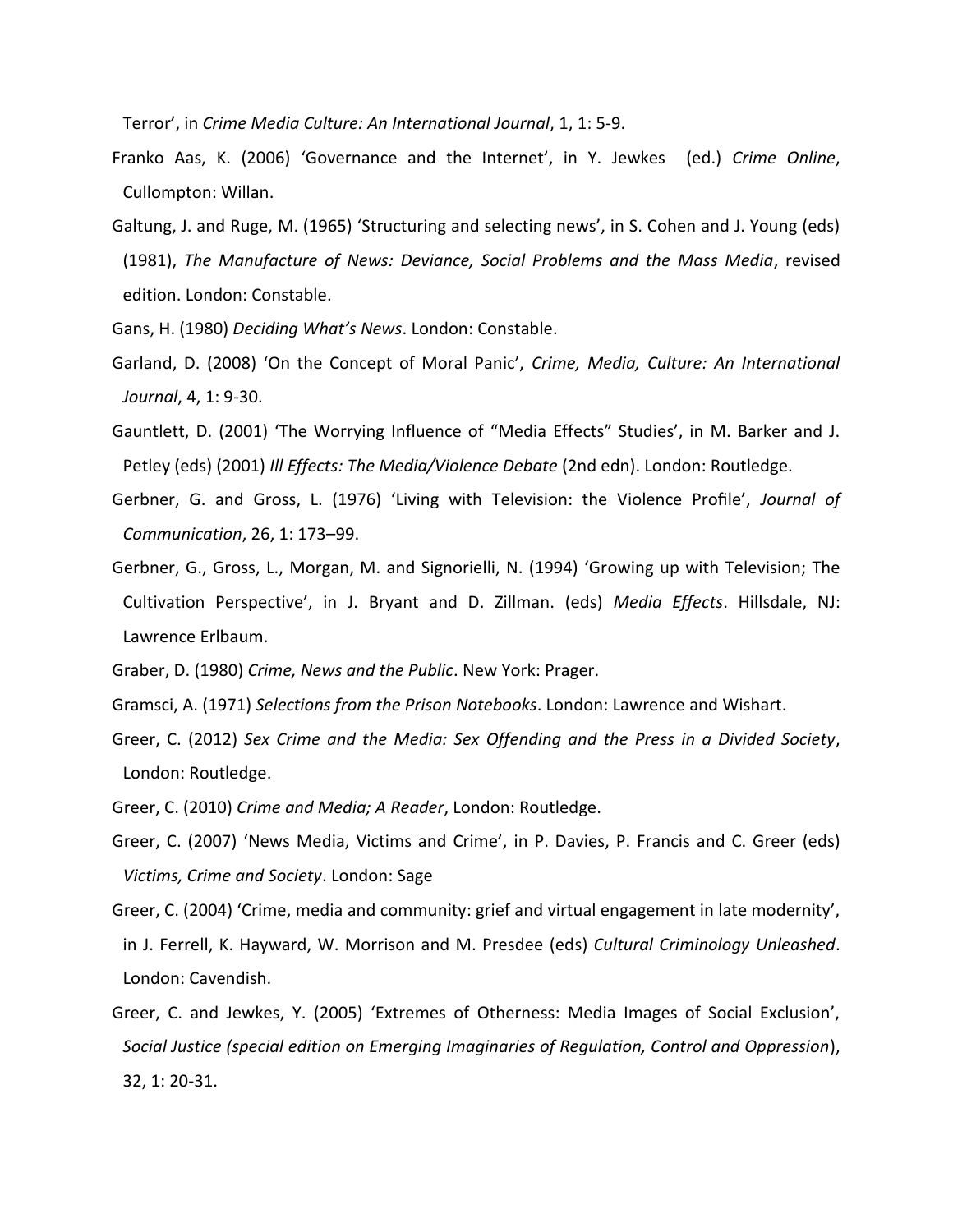- Greer, C. and McLaughlin, E. (2013) 'Media Justice: Madeleine McCann, Intermediatisation and 'Trial by Media' in the British Press', *Theoretical Criminology*, 17, 1.
- Greer, C. and McLaughlin, E. (2012) 'This is not Justice: Ian Tomlinson, Institutional Failure and the Press Politics of Outrage', in *British Journal of Criminology*, 52, 2: 274-293.
- Greer, C. and McLaughlin, E. (2011) 'Trial by Media: Policing, the 24-7 News Mediasphere, and the Politics of Outrage', *Theoretical Criminology*, 15, 1: 23-46.
- Greer, C. and McLaughlin, E. (2010) 'We Predict a Riot: Public Order Policing, New Media Environments and the Rise of the Citizen Journalist', in *British Journal of Criminology*, 50, 6: 1041-1059.
- Greer, C. and Reiner, R. (2012) 'Mediated Mayhem: Media, Crime and Criminal Justice', in M. Maguire, R. Morgan and R. Reiner (eds.) Oxford Handbook of Criminology, 5<sup>th</sup> edition, Oxford: Oxford University Press.
- Gunter, B. (1987) *Television and the Fear of Crime*. London: John Libbey.
- Gunter, B., Harrison, J. and Wykes, M. (2003) *Violence on Television: Distribution, Form, Context and Themes*. London: Lawrence Erlbaum.
- Hale, C. (1996) 'Fear of Crime: A Review of the Literature', *International Review of Victimology*, 4, 2: 79–150.
- Hall, S. Critcher, C. Jefferson, T. Clarke, J. and Roberts, B. (1978) *Policing the Crisis: Mugging, the State and Law and Order*. London: Macmillan.
- Hamm, M. (2007) 'High Crimes and Misdemeanors: George Bush and the Sins of Abu Ghraib', in *Crime, Media, Culture: An International Journal*, 3, 3,: 259-284.
- Hamm, M. and Greer, C. (2011) 'Into the Future Darkly', in *Crime Media Culture: An International Journal*, 7, 1,: 3-4.
- Hawkins, R. and Pingree, S. (1980) 'Some Processes in the Cultivation Effect', in *Communication Research*, 7, 2: 193–226.
- Hayward, K. and Yar, M. (2006) 'The 'Chav' Phenomenon: Consumption, Media and the Construction of a New Underclass', in *Crime. Media, Culture: An International Journal*, 2, 1: 9- 28.
- Herman, E. and Chomsky, N. (1994) *Manufacturing Consent: The Political Economy of the Mass*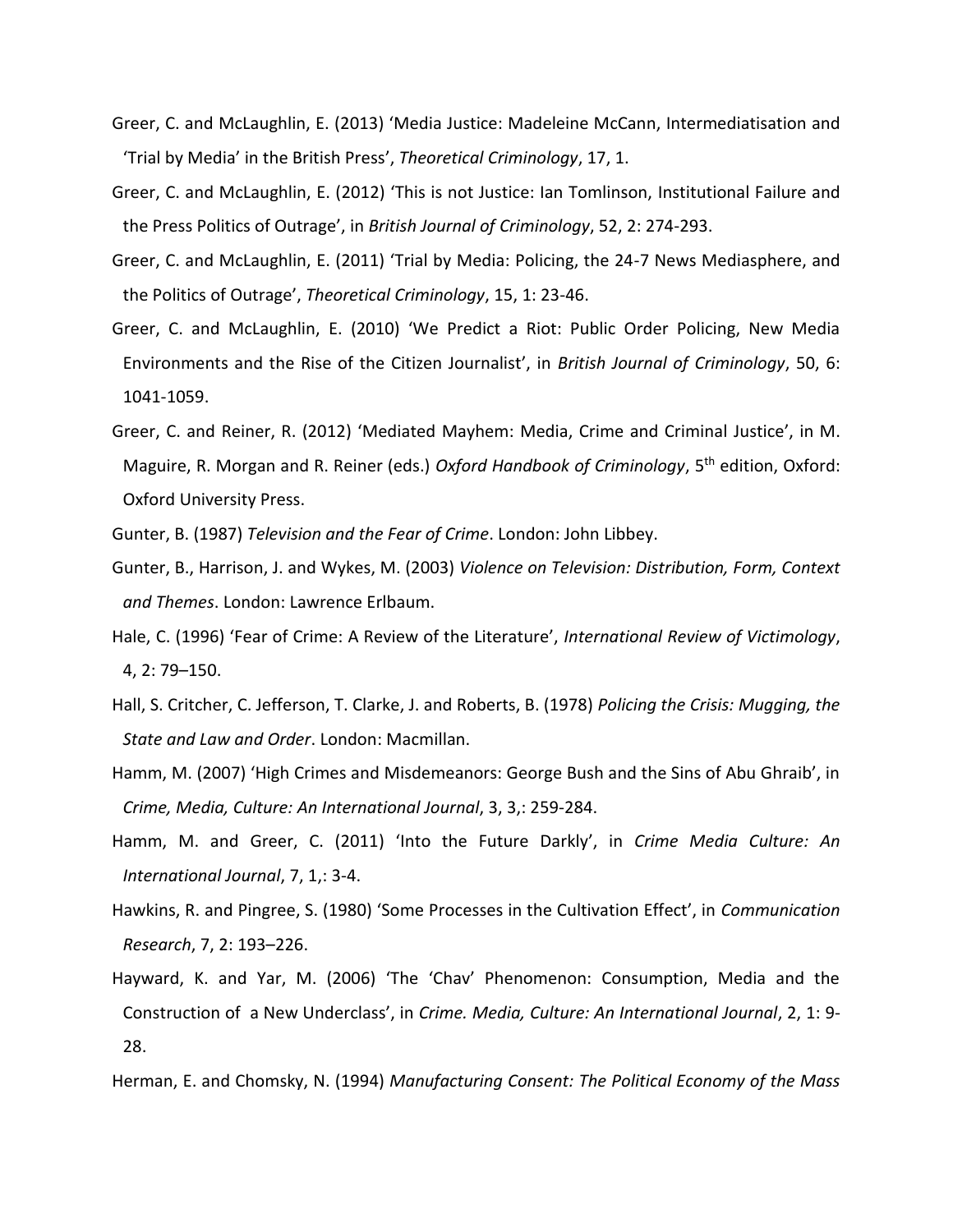*Media*. New York: Pantheon.

- Hetherington, A. (1985) *News, Newspapers and Television*. London: Macmillan.
- Hough, M. and Mayhew, P. (1983) *The British Crime Survey*, Home Office Research Study 76. London: HMSO.
- Howitt, D. (1998) *Crime, the Media and the Law*. London: Wiley.
- Hoyle, C. (2012) 'Victims, the Criminal Process, and Restorative Justice', in M. Maguire, R. Morgan and R. Reiner (eds) *The Oxford Handbook of Criminology* (5th edn). Oxford: Oxford University Press.
- Hunt, D. (1997) *Screening the Los Angeles 'Riots'*, New York: Cambridge University Press.
- Jackson, J. and Gray, E. (2010) 'Functional Fear and Public Insecurities About Crime', in *British Journal of Criminology*, 50, 1: 1-22.
- Jenkins, P. (1992) *Intimate Enemies: Moral Panics in Contemporary Great Britain*. Hawthorne, NY: Aldine de Gruyter.
- Jewkes, Y. (2002) *Captive Audience: Media, Masculinity and Power in Prisons*. Cullompton: Willan.
- Jewkes, Y. (ed) (2003) *Dot. Cons: Crime, Deviance and Identity on the Internet*. Cullumpton: Willan.
- Jewkes, Y. (2011) Media and Crime. 2<sup>nd</sup> Ed., London: Sage.
- Joosse, P. (2012) 'Elves, environmentalism, and "eco-terror": Leaderless resistance and media coverage of the Earth Liberation Front' *Crime, Media, Culture*, 8, 1: 75-93.
- Kitzinger, J. (2004) *Framing Abuse: Media Influence and Public Understanding of Sexual Violence Against Children*, London: Pluto.
- Kitzinger, J. (1999) 'A sociology of media power: key issues in audience reception research', in G. Philo (ed) *Message Received*. London: Longman.
- Kitzinger, J. and Skidmore, P. (1995) 'Child Sexual Abuse and the Media', Summary Report to ESRC. Award no. R000233675. Report available from Glasgow Media Group.
- Knight, S. (2004) *Crime Fiction 1800–2000*. Basingstoke: Palgrave Macmillan.
- Knotterus, D., Ulsperger, J., Cummins, S. and Osteen, E. (2006) 'Exposing Enron: Media Representations of Ritualised Deviance in Corporate Culture' *Crime, Media, Culture: An*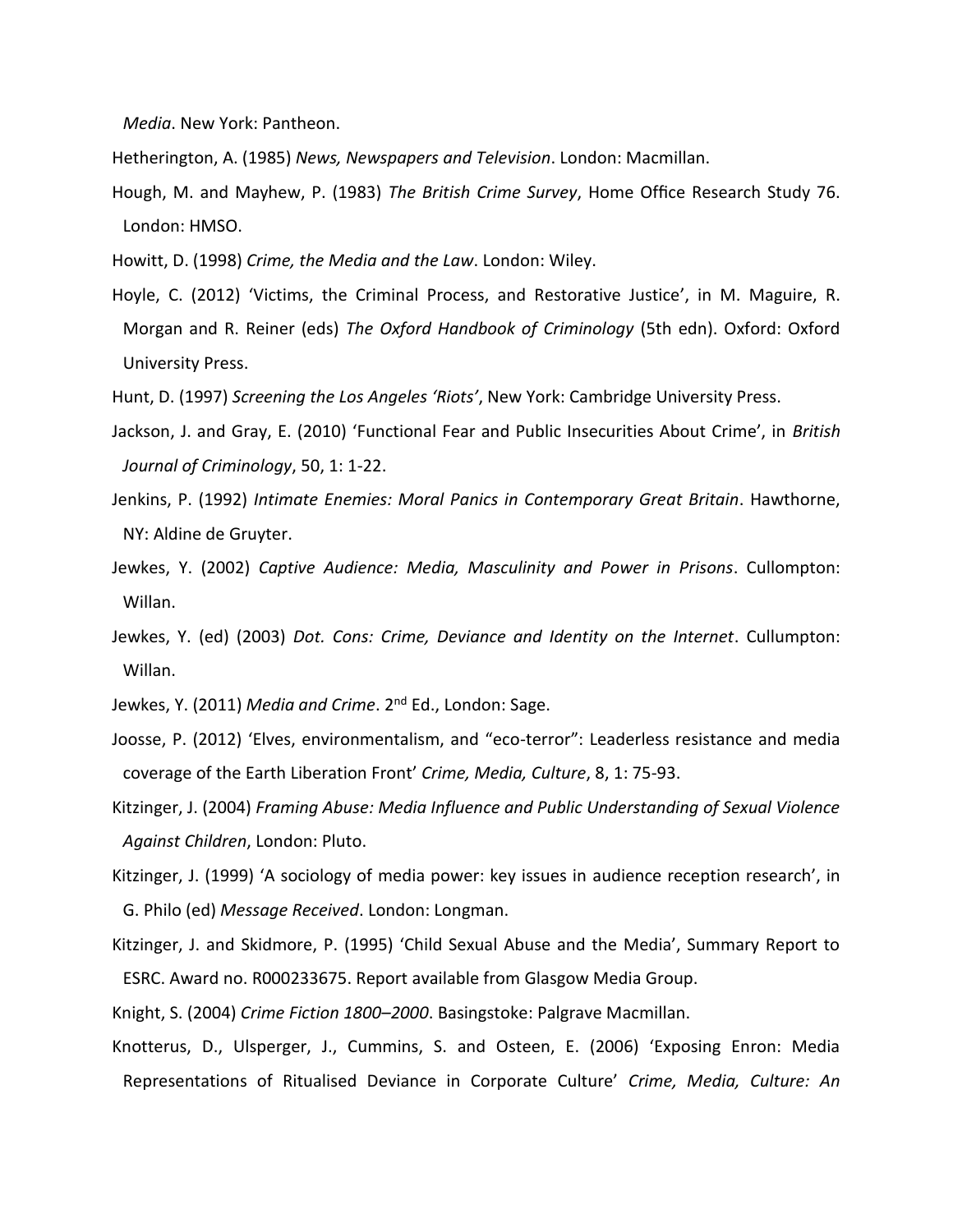*International Journal*, 2, 2: 177-195.

- Livingstone, S. (1996) 'On the Continuing Problem of Media Effects', in J. Curran and M. Gurevitch (eds) *Mass Media and Society*. London: Arnold.
- Lynch, M., Stretesky, P. and Hammond, P. (2000) 'Media Coverage of Chemical Crimes, Hillsborough County, Florida, 1987–1997', *British Journal of Criminology*, 40, 1: 112–26.

Lyon, D. (2009) *Identifying Citizens: ID Cards as Surveillance*, Cambridge: Polity.

- Machin, D. and Mayr, A. (2012) 'Corporate Crime and The Discursive Deletion Of Responsibility: The Case Study of The Paddington Rail Crash', *Crime, Media, Culture: An International Journal*, 8, 3: 63-82.
- Maguire, M. (2012) 'Criminal Statistics and the Construction of Crime', in M. Maguire, R. Morgan and R. Reiner (eds) *The Oxford Handbook of Criminology* (5th edn). Oxford: Oxford University Press.

Manning, P. (2001) *News and News Sources: A Critical Introduction*. London: Sage.

- Marsh, H.L. (1991) 'A Comparative Analysis of Crime Coverage in Newspapers in the United States and Other Countries From 1960–1989: A Review of the Literature', in *Journal of Criminal Justice*, 19, 1: 67–80.
- Martellozzo, E. (2012) *Online Child Sexual Abuse: Grooming, Policing and Child Protection in a Multi-Media World*, London: Routledge.
- Matthews, R. and Young, J. (1992) (eds) *Rethinking Criminology: the Realist Debate*. London: Sage.
- McCahill, M. (2002) *The Surveillance Web: The Rise of Visual Surveillance in an English City*. Cullompton: Willan.
- McNair, B. (2009) *News and Journalism in the UK* (5th edn). London: Routledge.
- McRobbie, A. and Thornton, S. (1995) 'Rethinking "Moral Panic" for Multi-Mediated Social Worlds', *British Journal of Sociology*. 46, 4: 559–74.
- Miller, D. (1993) 'Official Sources and "Primary Definition": The Case of Northern Ireland', *Media, Culture and Society*, 15, 3: 385–406.
- Morgan, M. (1983) 'Symbolic Victimisation and Real World Fear', in *Human Communication Research*, 9, 2: 146–57.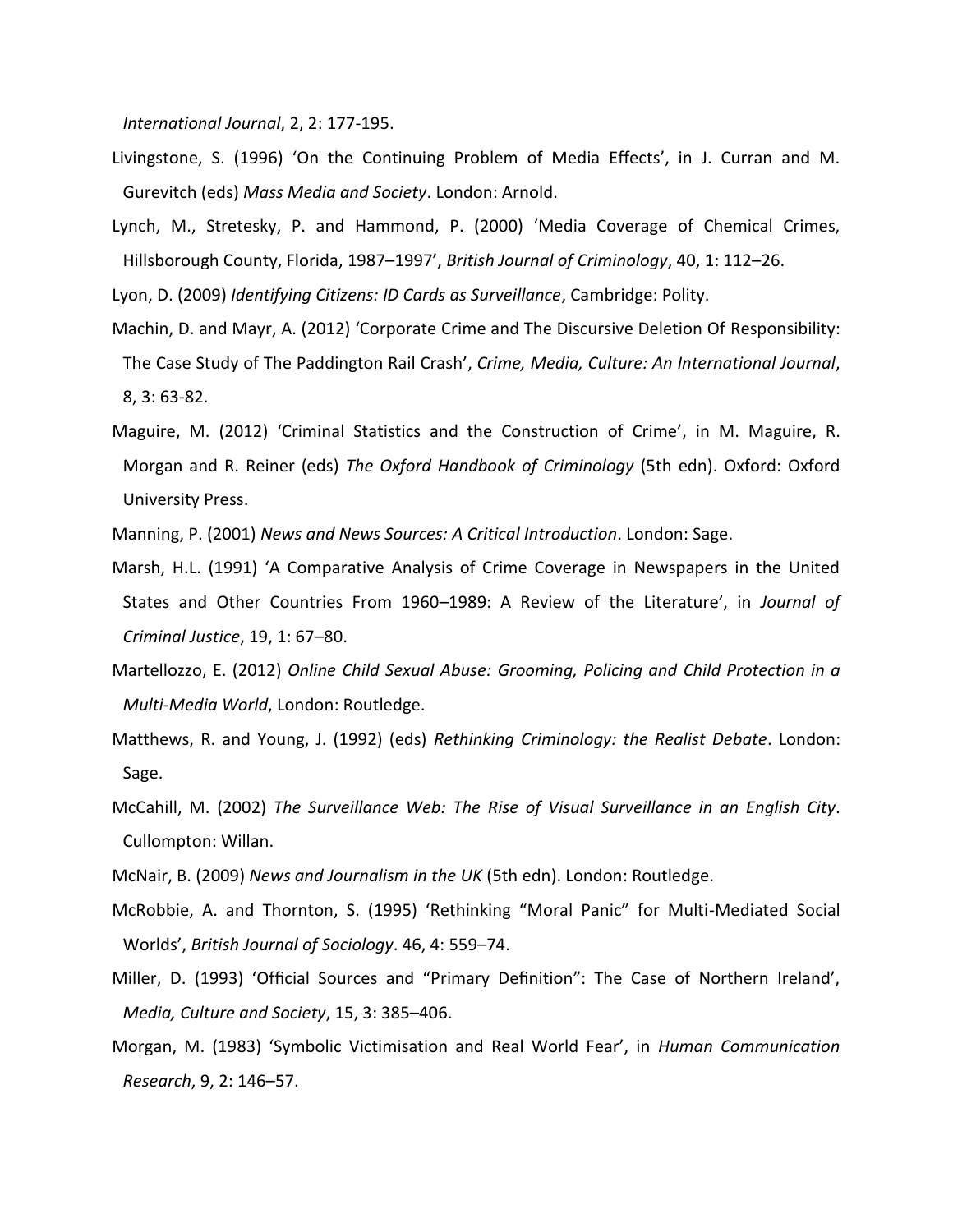- Mythen, G. and Walklate, S. (2006) 'Communicating the Terrorist Risk: Harnessing a Culture of Fear', in *Crime, Media, Culture: An International Journal*, 2, 2: 123-142.
- O'Connell, M. and Whelan, J. (1996) 'The Public Perceptions of Crime Prevalence, Newspaper Readership and "Mean World" Attitudes' in *Legal and Criminal Psychology*. 1, 2: 179–95.

Pearson, G. (1983) *Hooligan: A History of Respectable Fears*. London: Macmillan.

- Poster, M. (1990) *The Mode of Information: Poststructuralism and Social Context*. Cambridge: Polity Press.
- Potter, W., Vaughan, M., Warren, R., Howley, K., Land. A. and Hagemeyer, J. (1997) 'Aggression in Television Entertainment: Profiles and Trends', *Communication Research Reports*, 14, 1: 116–24.
- Reiner, R., Livingstone, S. and Allen, J. (2000) 'Casino culture: media and crime in a winner-loser society' in K. Stenson and D. Cowell (eds) *Crime, Risk and Justice*. Cullumpton: Willan.
- Rock, P. (1973) 'News as eternal recurrence' in S. Cohen and J. Young (eds) (1981) *The Manufacture of News: Social Problems, Deviance and the Mass Media*, revised edition. London: Constable.
- Rojek, C. (2001) *Celebrity (FOCI)* London: Reaktion Books.
- Roshier, R. (1973) 'The Selection of Crime News by the Press', in S. Cohen and J. Young (eds) (1981) *The Manufacture of News: Deviance, Social Problems and the Mass Media*, revised edition. London: Constable.
- Sasson, T. (1995) *Crime Talk: How Citizens Construct Social Problems*. Howthorne, NY: Aldine de Gruyter.
- Schlesinger, P., Dobash, R.E., Dobash, R. and Weaver, C.K. (1992) *Women Viewing Violence*. London: British Film Institute.
- Schlesinger, P. and Tumber, H. (1994) *Reporting Crime: The Media Politics of Criminal Justice*. Oxford: Clarendon Press.
- Schlesinger, P., Tumber, H. and Murdock, G. (1991) 'The Media Politics of Crime and Criminal Justice', *British Journal of Sociology*, 42, 3: 397-420.
- Seal, L. (2009) 'Issues of Gender and Class in the Mirror Newspaper's Campaign for the Release of Edith Chubb', *Crime Media* Culture, 5, 1: 57-78.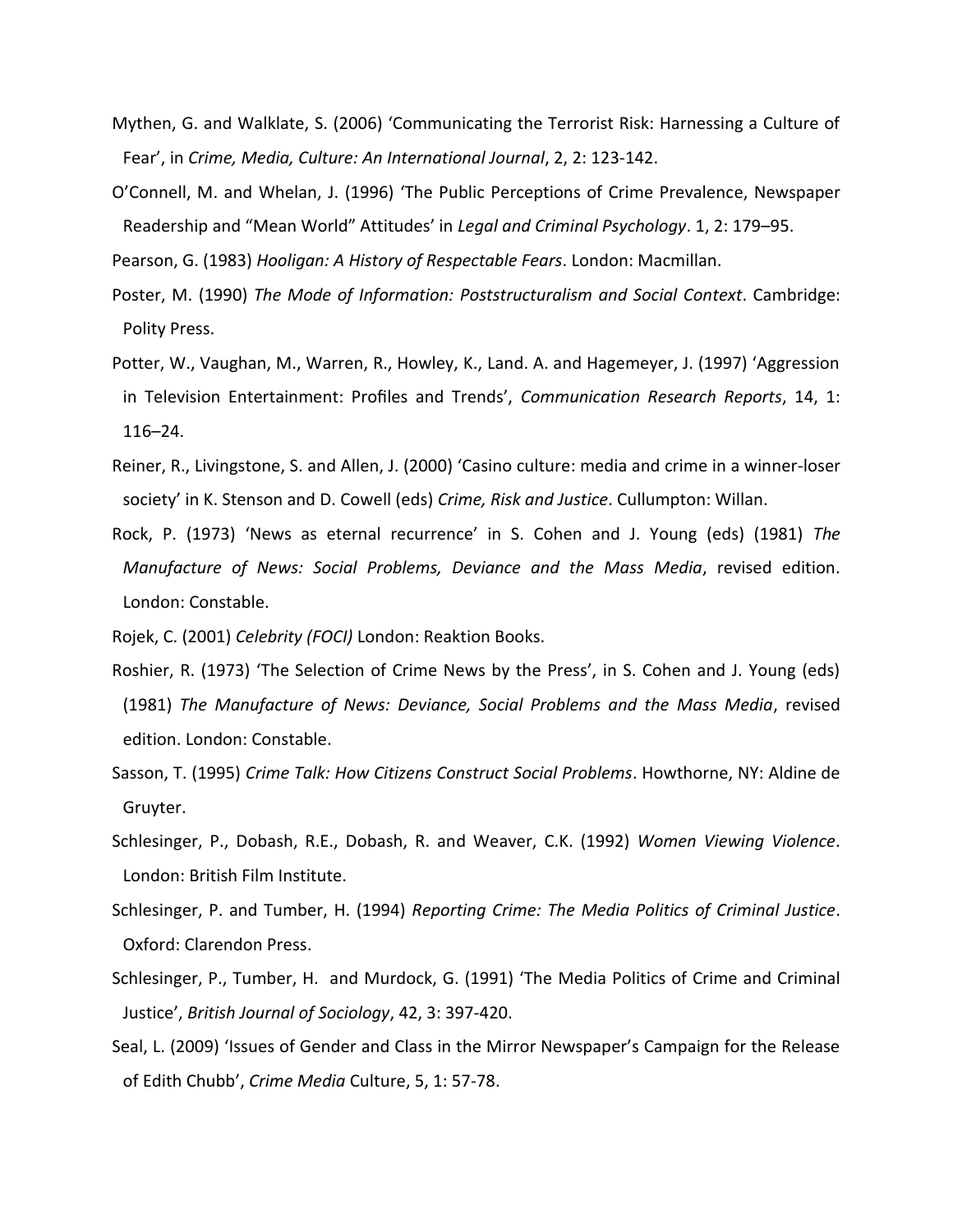- Shariff, S. (2008) *Cyberbullying: Issues and Solutions for the School the Classroom and the Home*, London: Routledge.
- Silverman, J. and Wilson, D. (2002) *Innocence Betrayed: Paedophilia, the Media and Society*. Cambridge: Polity Press.
- Smith, S. (1984) 'Crime in the News', in *British Journal of Criminology*, 24, 3: 289–95.
- Soothill, K. and Walby, S. (1991) *Sex Crime in the News*. London: Routledge.
- Soothill, K., Peelo, M., Francis, B., Pearson, J. and Ackerley, E., (2002) 'Homicide and the Media: Identifying the Top Cases in The Times', *Howard Journal of Criminal Justice*, 41,5: 401-421.
- Sparks, R. (1992) *Television and the Drama of Crime: Moral Tales and the Place of Crime in Public Life*. Buckingham: Open University Press.
- Thompson, J.B. (2000) *Political Scandal: Power and Visibility in the Media Age*. Cambridge: Polity.
- Waddington (1986) 'Mugging as a Moral Panic: A Question of Proportion', in *British Journal of Sociology*, 37, 2: 245–59.
- Williams, P. and Dickinson, J. (1993) 'Fear of Crime; Read All About It; The Relationship Between Newspaper Crime Reporting and Fear of Crime', in *British Journal of Criminology*, 33, 1: 33–56.
- Winston, R. (2004) 'Seeing is Believing', in *The Guardian, G2*, 7 January, 2004. Wykes, M. (2001) *News, Crime and Culture*. London: Pluto Press.
- Wykes, M. (2007) 'Constructing Crime: Culture, Stalking, Celebrity and Cyber', in *Crime, Media, Culture: An International Journal*, 3, 2: 158-174.

**Figure 6.1** A Sun Reader Writes...

*Source:* © *The Sun*.

**Figure 6.2** Bandura's Bobo doll experiment.

*Source:* © Albert Bandura.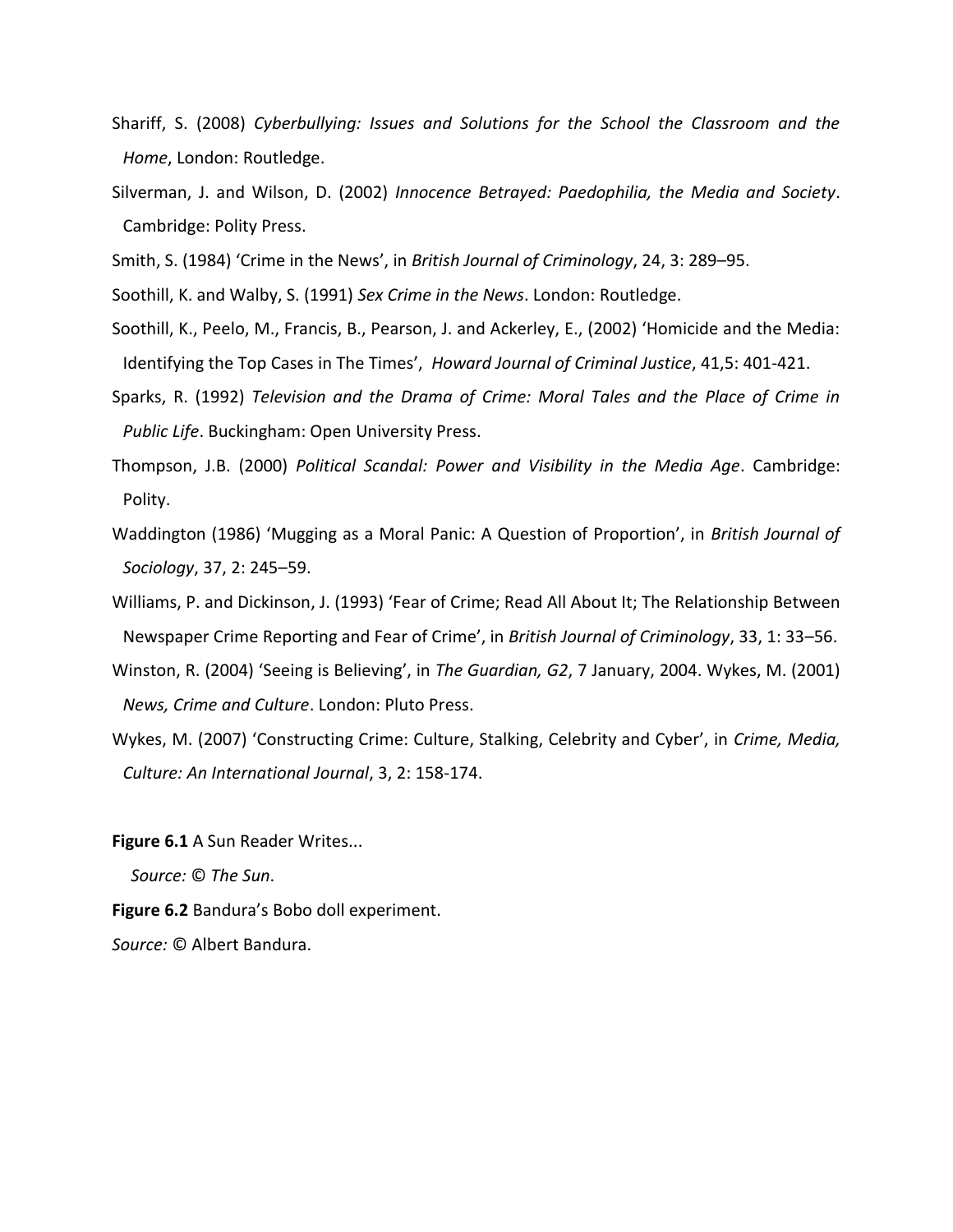# **Table 6.1 Criteria of newsworthiness**

| <b>Galtung and Ruge (1965)</b> | <b>Chibnall (1977)</b>      | <b>Jewkes (2011)</b>      |
|--------------------------------|-----------------------------|---------------------------|
| Threshold (level of            |                             | Threshold (level of       |
| importance required to         |                             | importance required to    |
| achieve news visibility)       |                             | achieve news visibility)  |
| Unexpectedness (novelty)       | Novelty (unexpectedness)    |                           |
| Negativity (violent, harmful,  |                             | Violence                  |
| deviant, sad)                  |                             |                           |
| Unambiguity (clear and         | Simplification (removing    | Simplification (removing  |
| definite)                      | shades of grey)             | shades of grey            |
| Dramatisation (action)         |                             |                           |
| Frequency (timescale, fit      | Immediacy (the present, fit |                           |
| within news cycle)             | within news cycle)          |                           |
| Elite-centricity (powerful or  | Personalization (notable    | Celebrity or high-status  |
| famous nations or people)      | individuals, celebrities)   | (notable individuals)     |
|                                | Structured Access (experts, |                           |
|                                | officials, authority)       |                           |
| Composition (balance, fit      |                             |                           |
| with other news)               |                             |                           |
| Personification (individual    | Individual pathology        | Individualism (individual |
| focus or causality)            | (individual causality)      | focus or causality)       |
| Continuity (sustainability)    |                             |                           |
|                                |                             | Children (young people)   |
|                                | Graphic presentation        | Spectacle or graphic      |
|                                |                             | imagery                   |
|                                | Visible/spectacular acts    |                           |
| Meaningfulness (spatial        | Proximity (spatial and      |                           |
| and cultural relevance)        | cultural relevance)         |                           |
| Consonance (fit with           | Conventionalism             | Predictability            |